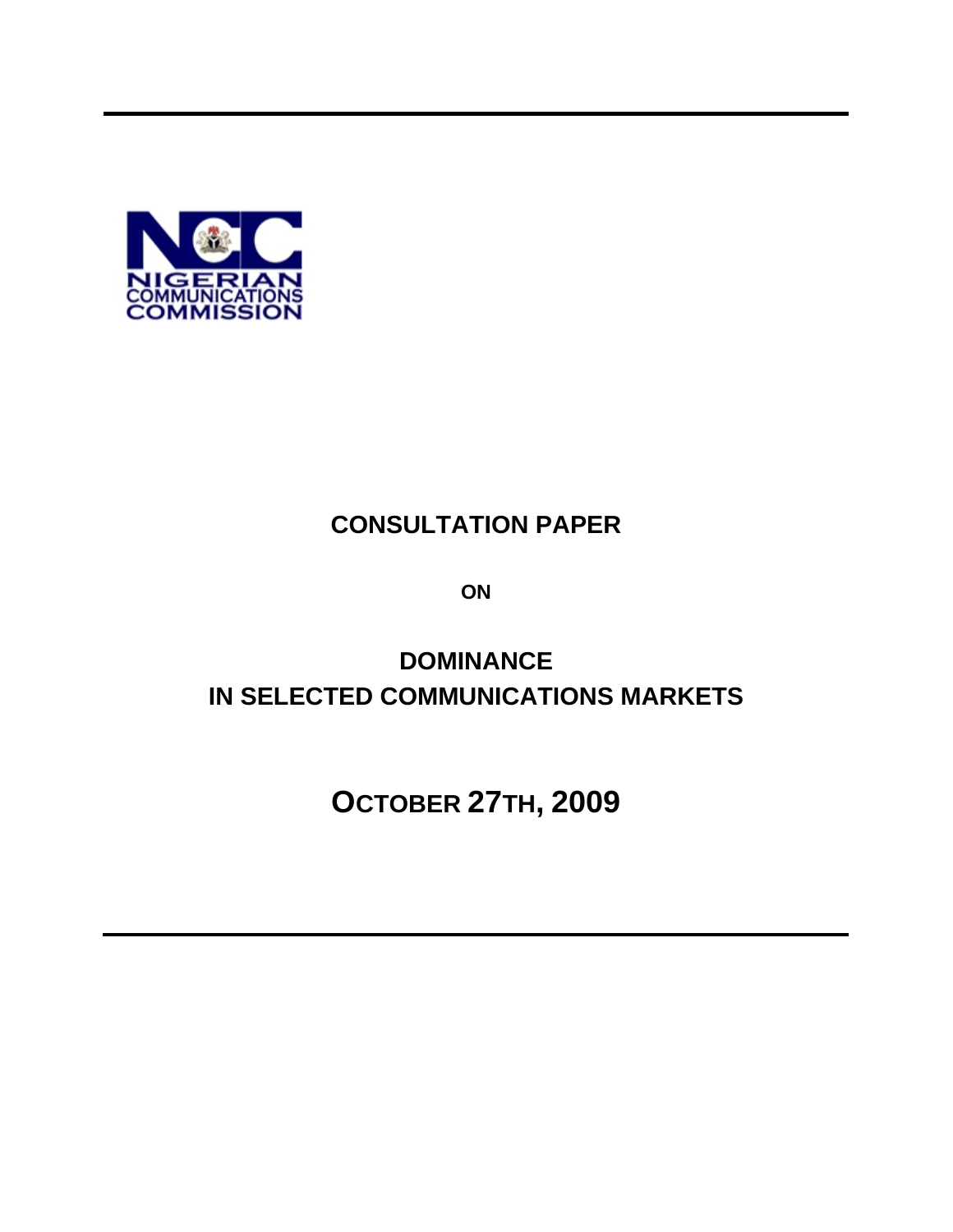## **Table of Contents**

| 1. |      |                                                                                |  |  |  |  |
|----|------|--------------------------------------------------------------------------------|--|--|--|--|
| 2. |      |                                                                                |  |  |  |  |
| 3. |      |                                                                                |  |  |  |  |
| 4. |      |                                                                                |  |  |  |  |
| 5. |      |                                                                                |  |  |  |  |
|    | 5.1. |                                                                                |  |  |  |  |
|    | 5.2. | (a)<br>(b)<br>(c)<br>(d)<br>(e)                                                |  |  |  |  |
|    | 5.3. | (f)                                                                            |  |  |  |  |
|    |      |                                                                                |  |  |  |  |
|    | 5.4. | Other Concerns Related to Dominance or Substantial Lessening of Competition 16 |  |  |  |  |
| 6. |      | Determination of Dominance in the International Internet Connectivity Market17 |  |  |  |  |
|    | 6.1. |                                                                                |  |  |  |  |
|    | 6.2. |                                                                                |  |  |  |  |
|    | 6.3. |                                                                                |  |  |  |  |
|    |      | (a)                                                                            |  |  |  |  |
|    |      | (b)                                                                            |  |  |  |  |
|    |      | (c)                                                                            |  |  |  |  |
|    |      | (d)                                                                            |  |  |  |  |
|    |      | (e)<br>(f)                                                                     |  |  |  |  |
|    |      |                                                                                |  |  |  |  |
|    | 6.4. | Other Concerns Related to Dominance or Substantial Lessening of Competition 26 |  |  |  |  |
|    |      |                                                                                |  |  |  |  |
|    |      |                                                                                |  |  |  |  |
|    |      |                                                                                |  |  |  |  |
|    |      |                                                                                |  |  |  |  |
|    |      |                                                                                |  |  |  |  |
|    |      |                                                                                |  |  |  |  |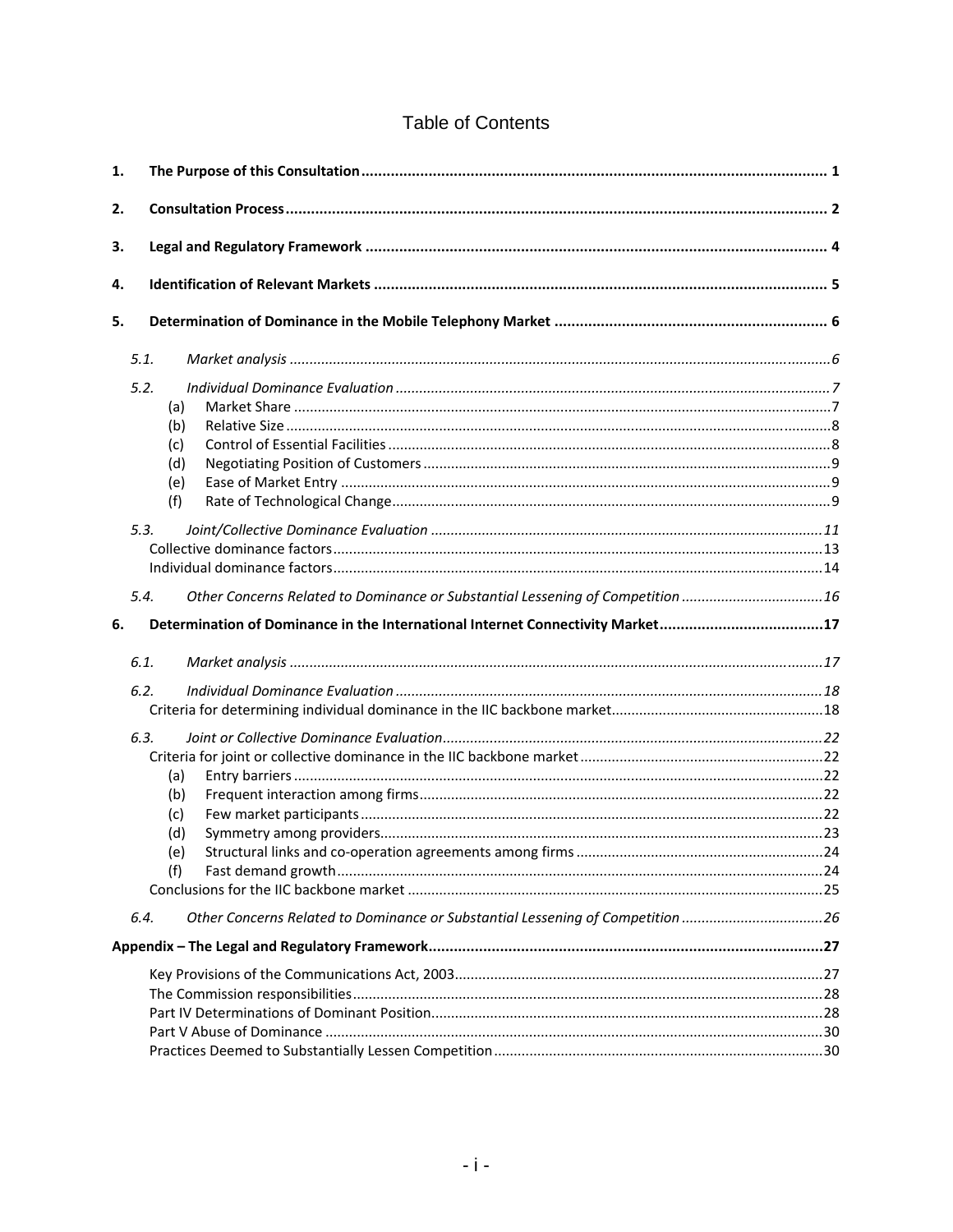# **1. The Purpose of this Consultation**

This Consultation Paper is issued by the Nigerian Communications Commission (NCC), to initiate a public consultation pursuant to the Commission's responsibilities under the *Nigerian Communications Act, 2003* (the "*Communications Act*"). The Consultation commenced by this paper is intended to further the Commission's mission of supporting a market driven telecommunications industry.

The purpose of this Consultation is to assist the Commission to determine whether certain telecommunications service providers are in a position of market "dominance" in selected telecommunications industry markets in Nigeria within the meaning of the *Communications Act*.

It is the Commission's responsibility to determine whether certain telecommunications operators hold a position of dominance, and, if so whether they are abusing this position by acting in a manner that substantially lessens competition. Consequently, the Commission wished to examine whether certain telecommunications operators hold a position of dominance in certain telecommunications markets, and, if so, whether they are abusing their position of dominance, and engaging in conduct that substantially lessens competition in those markets.

In summary, the Commission is concerned that operators who hold positions of dominance in telecommunications markets do not act in a manner that is detrimental to the interests of consumers or otherwise act contrary to the *Communications Act*.

This Consultation examines the potential existence of dominance in two key markets:

- Mobile Telephone Services; and
- International Internet Connectivity (and related leased data line connectivity)

The Commission hereby invites submissions from the public, including all stakeholders in the Nigerian telecommunications industry and other segments of society on the existence of dominance in certain telecommunications markets.

This paper describes the legal and regulatory framework for making determinations of dominance and discusses the current and prospective state of competition in the two key markets under review. The paper also makes some preliminary findings relating to the state of competition, the existence of market dominance, and potential anticompetitive conduct. Throughout this paper, the Commission invites comments on its preliminary findings and analysis. The paper also invites comments and complaints on other issues related to the state of competition in the two key markets and related to potentially anti-competitive behaviour in those markets.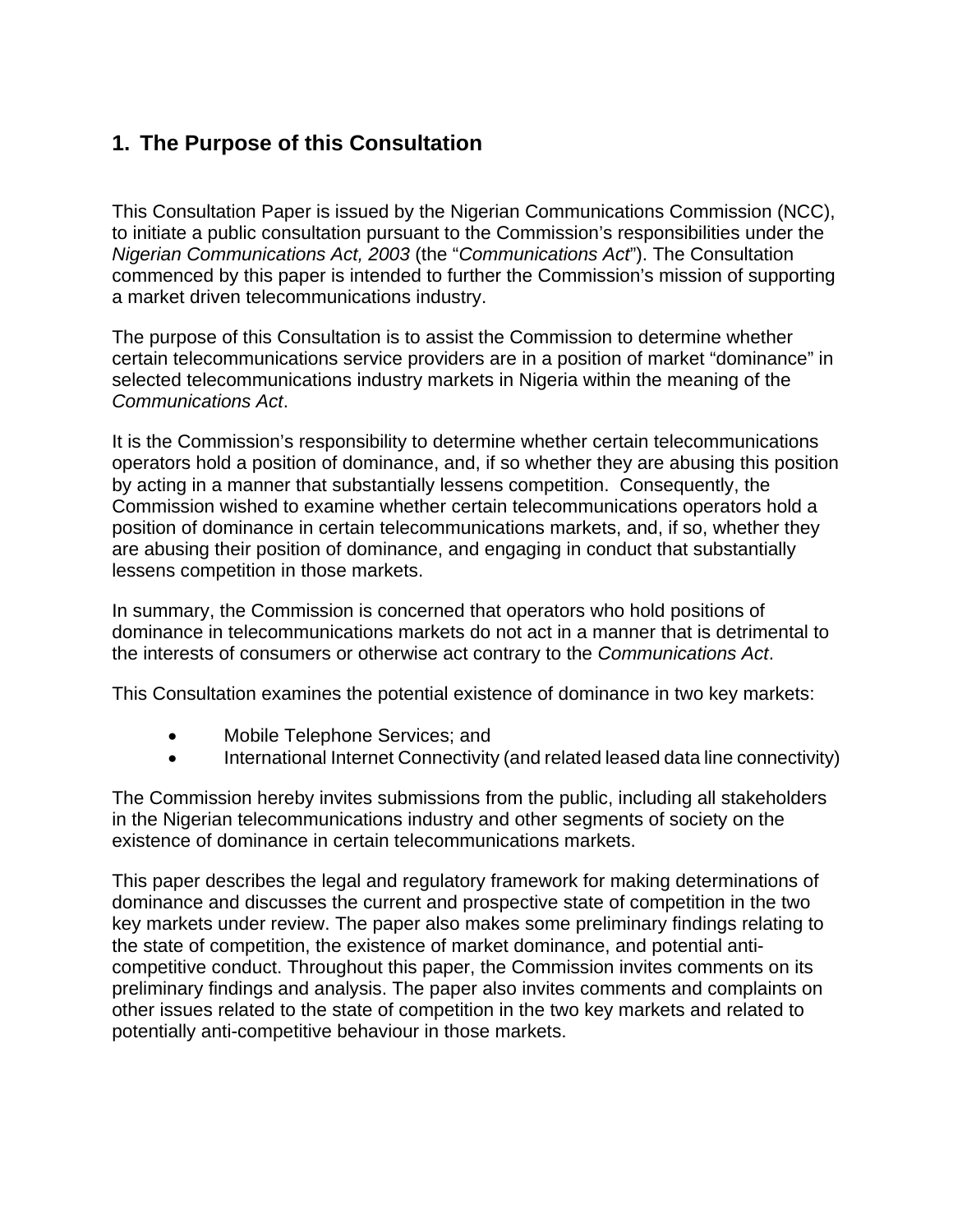# **2. Consultation Process**

This section describes the consultation process by which the Commission wishes to obtain input on the issues of dominance in the selected telecommunications markets.

The process is established in accordance with the Consultation Guidelines the Commission published in 2007.

The Commission invites **Comments** on the issues raised in this paper, in accordance with the following procedures:

Comments shall be submitted in writing and delivered by hand or filed electronically at the Commission's addresses indicated below:

Electronic delivery: dominancerpt@ncc.gov.ng

Hand delivery: Nigerian Communications Commission Plot 423, Aguiyi-Ironsi Street Maitama District Abuja Nigeria Attention: Director, Legal Services

Comments shall be delivered (and actually received by the Commission) no later than **30th of November, 2009.** 

As prescribed by section 21 of the Commission's Consultation Guidelines all Comments must contain the following information:

(i) name of respondent,

(ii) respondent's details and information,

(iii) a statement that the response should or should not be published by the Commission for purposes of consultation,

(iv) signature (provided that in the case of electronic submissions, an electronic signature should be used)

(v) position or rank of the signatory

(vi) The response should represent the view of the organization represented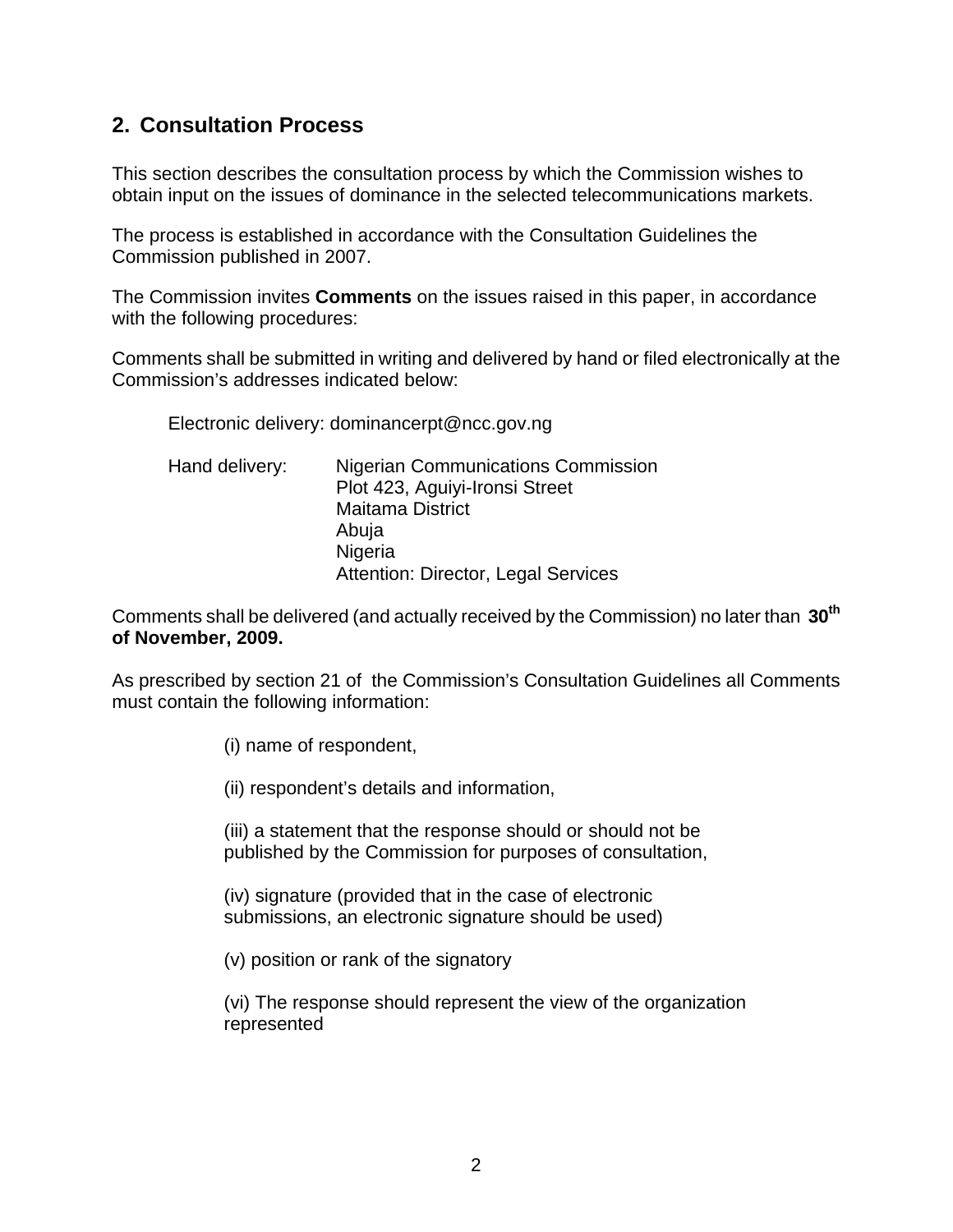The Commission shall publish all Comments received as part of this consultation by posting them on its web site as soon as possible after receipt, subject to any requests for non-publication made pursuant to paragraph (iii) above.

**Reply Comments** may be filed by any interested member of the public to respond to the issues raised in the Comments provided for above. Such Reply Comments shall be restricted to responses to the Comments, and shall not deal with new issues not raised in the Comments. Reply Comments may be filed at the Commission's addresses listed above, not later than **7th December, 2009.** 

The Commission may submit written **Interrogatories** (questions) to certain licensees and other stakeholders, in order to obtain more information or seek clarification on issues related to this consultation. Such Commission Interrogatories shall specify the deadline by which responses are requested.

The Commission plans to hold a **Public Consultation** in the form of a public meeting. The purpose of the Public Consultation will be to obtain further information related to the issues in this consultation and to clarify questions related to the analysis in this Consultation Paper, in the Comments, Reply Comments and Interrogatories.

A Public Consultation will take place on the  $16<sup>th</sup>$  of December, 2009 at the conference room, Nigerian Communications Commission head office, Plot 234 Aguiyi Ironsi Street, Maitama, Abuja, Nigeria.

The following licensees (the "subject licensees") are requested to attend the Public Consultation. They may make an opening presentation of up to 20 minutes on the issues raised in this Consultation Paper. Following that, representatives of the Commission will ask them questions on issues related to this consultation.

- **MTN Nigeria**
- Celtel Nigeria Ltd (Zain)
- Glomobile Nigeria Ltd (Glo mobile)
- Nigerian Telecommunications Limited (NITEL)

Other interested stakeholders may request an opportunity to make an oral presentation at the Public Consultation. Requests shall be submitted in writing at the time parties file their Comments and include a short statement of the reasons for the request. The Commission will advise such parties of their right to make an oral presentation at the meeting in its Consultation Procedures Notice.

The Commission will publish on its website a **Consultation Procedures Notice** before the Public Consultation. This notice will list the parties who will be appearing at the Public Consultation and their order of appearance. The notice may also describe any other procedural matters related to the conduct of the consultation.

The key steps in the process described in this section are set out in the following table: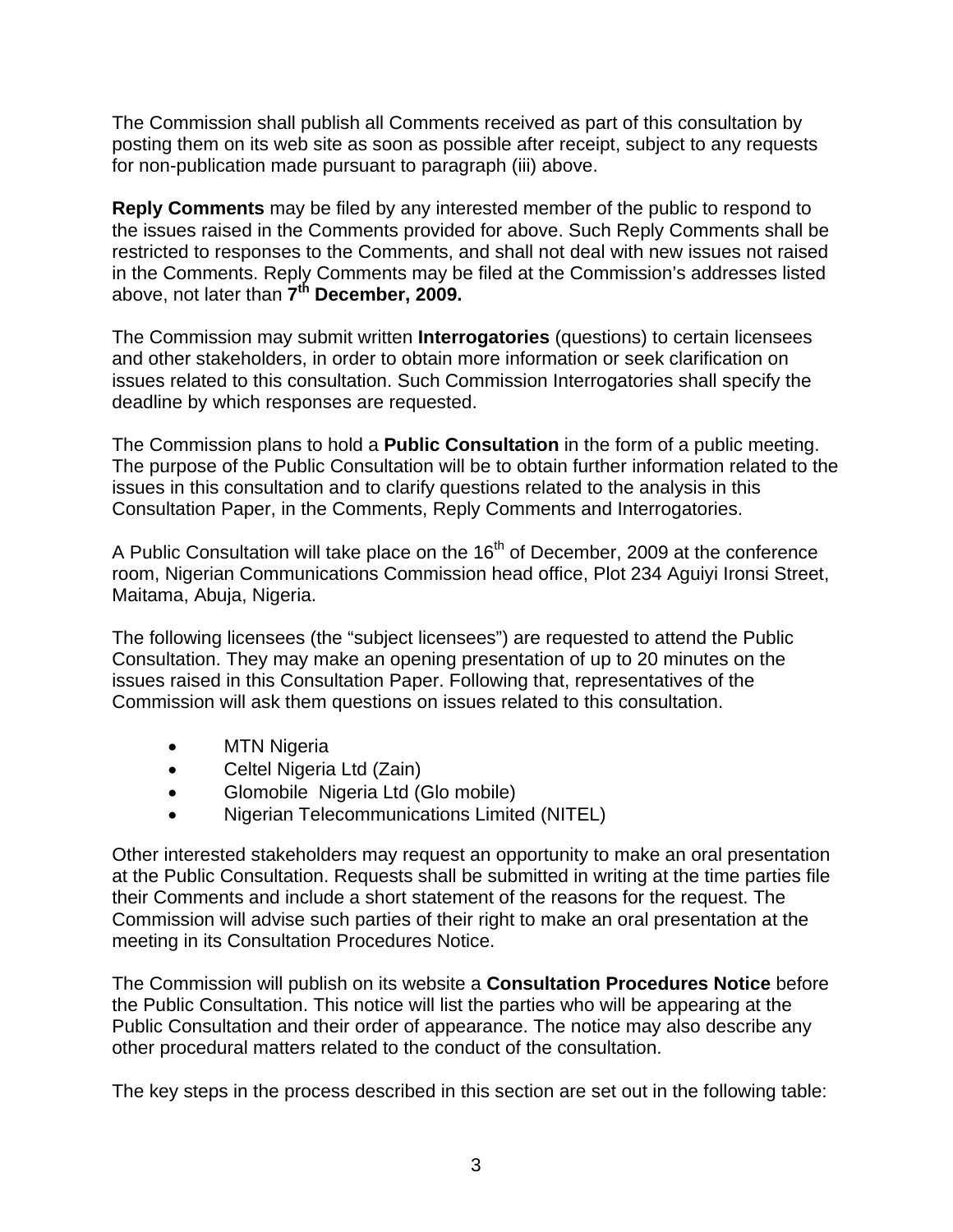| (A) Written Comments Due       | $\,$ 30 $^{\rm th}$ November,2009 $\,$ |
|--------------------------------|----------------------------------------|
| (B) Reply Comments Due         | $\sqrt{7^{th}}$ December, 2009         |
| <b>(C) Public Consultation</b> | $16TH$ December, 2009                  |

The Commission may amend or supplement this consultation process by notice posted on its web site. Interested persons should monitor the web site to ensure they are aware of any changes in the process.

## **3. Legal and Regulatory Framework**

Under the *Communications Act*, the Commission is empowered to "determine, pronounce upon, administer, monitor and enforce compliance of all persons with competition laws and regulations . . . as it relates to the Nigerian communications market" (Sec. 90).

In this capacity, the Commission has the responsibility to determine whether any telecommunications licensees have dominant market power and, if so, are acting in a way that results in any "substantial lessening of competition" in a market. Licensees are specifically prohibited under the *Communications Act* from engaging in behaviour that may result in such lessening of competition.

The Commission is also empowered to publish guidelines or regulations which clarify the meaning of "substantial lessening of competition" in one or more communications markets.

The key provisions of the *Communications Act* and the Regulations promulgated under the Act, that relate to this consultation on market dominance, and substantial lessening of competition, are set out in the Appendix to this paper.

The analysis in this paper is based on the provisions of the *Communications Act* and Regulations set out in the Appendix. All members of the public who intend to file comments in response to this paper are encouraged to review the Appendix carefully, to ensure they understand the legal and regulatory framework within which the Commission must act.

The subsequent sections of this Consultation Paper address the practical questions surrounding the potential existence of dominance in two specific telecommunications markets in Nigeria, based upon the criteria set out in the Regulations. The Paper addresses the types of conduct or practices that may result in a substantial lessening of competition by licensees that are found to be in a dominant position.

In each section below, we invite comments related to potential dominance in each of these market segments, and related to conduct or practices that may result in a substantial lessening of competition.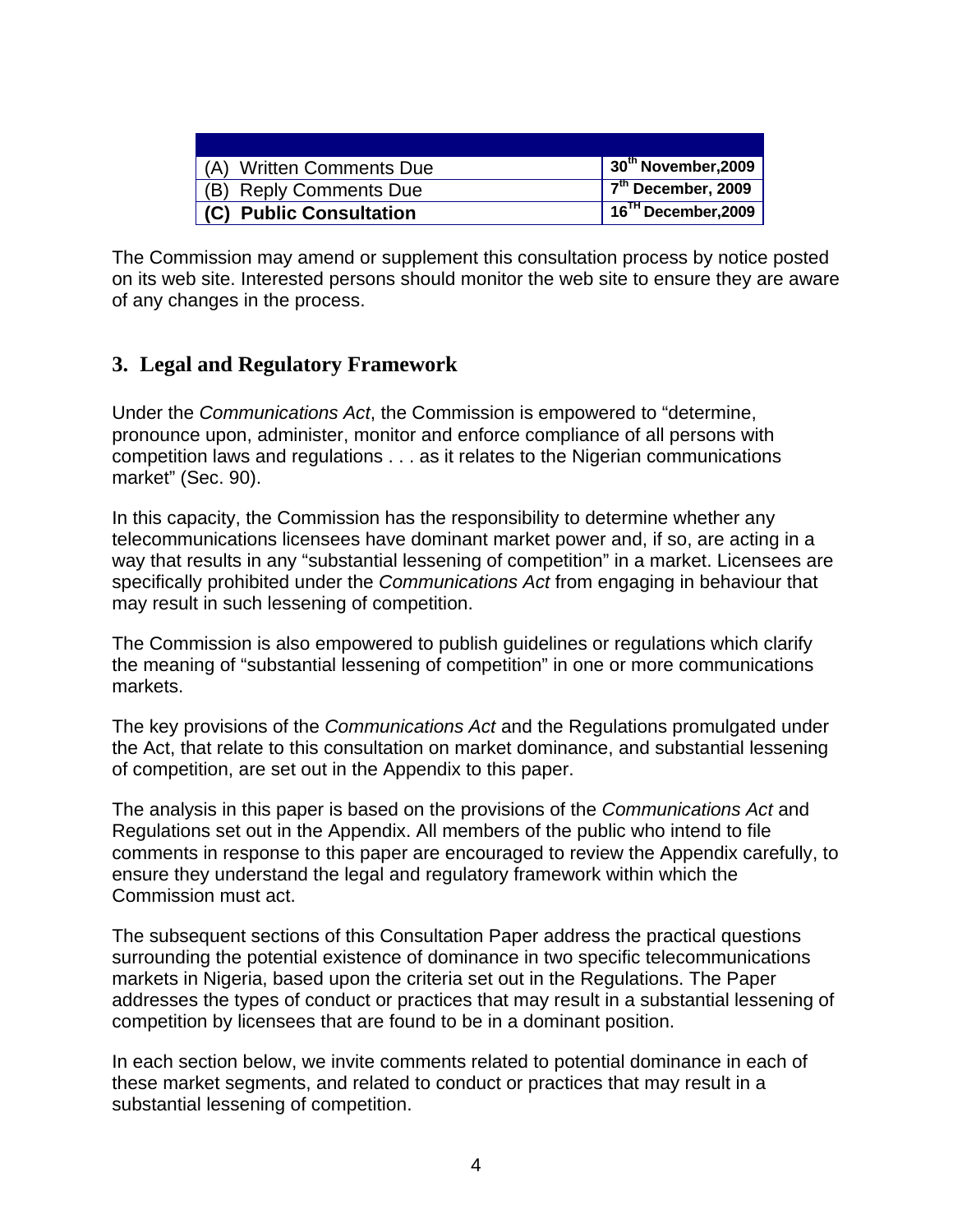## **4. Identification of Relevant Markets**

As described in Section 20 of the *Competition Practices Regulations, 2007* the Commission must first identify relevant markets before examining potential dominance in such markets. It lists three types of criteria for determining these relevant markets: (a) the products and services and geographic scope of the market; (b) demand-side substitutability within the market; and (c) supply-side substitutability.

For purposes of this Consultation, and based upon these criteria, the Commission has defined two specific telecommunications markets in Nigeria for which it seeks to investigate conditions of possible dominance. These markets, and the rationale for identifying them for this purpose, are as follows:

- (a) Mobile telephone services: This market includes the retail supply of wireless mobile telephony and related features by licensed operators who have been granted specific radio frequency authorizations subject to licence conditions unique to this market. This market is distinct from other (i.e., fixed) telephone service markets in a variety of ways, including service mobility, functions, and pricing. Although customers may utilize fixed-line and other services to place comparable voice telephone calls, such use is not sufficiently similar to the full package of mobile telephone services to qualify as effective demand-side substitution. In addition, fixed line services are not as widely available to the public in Nigeria as mobile services, and suppliers of fixed line or other alternatives cannot directly compete with mobile telephony on an equal basis. We therefore conclude that the mobile telephone service market is a unique and relevant market for purposes of evaluating potential dominance among its licensed operators. We note that, in some countries, distinctions have been made between the markets for mobile call origination and call termination, as well as for wholesale market access in the mobile sector. However, for purposes of this investigation, we conclude that the retail mobile market as a whole is appropriate for evaluating potential dominance.
- (b) International Internet Connectivity: This market consists of the connection of leased high-speed data circuits, including, predominantly, circuits connected to the Internet backbone. Such connections are essential for the provision of wholesale and retail Internet access to Nigerian customers, as the vast bulk of Internet traffic is international by nature, and hence must pass over such connections. This service market is thus a narrow but unique market providing a critical wholesale service to Internet Service Providers and other high-volume data users. There is no effective means for these users to obtain a comparable substitute to such connections, nor is there any way in which the service of global data connectivity can realistically be obtained, other than through such international leased data lines (by either cable or satellite technology), provided by operators licensed to serve that market in Nigeria. The market for international Internet connectivity provided by means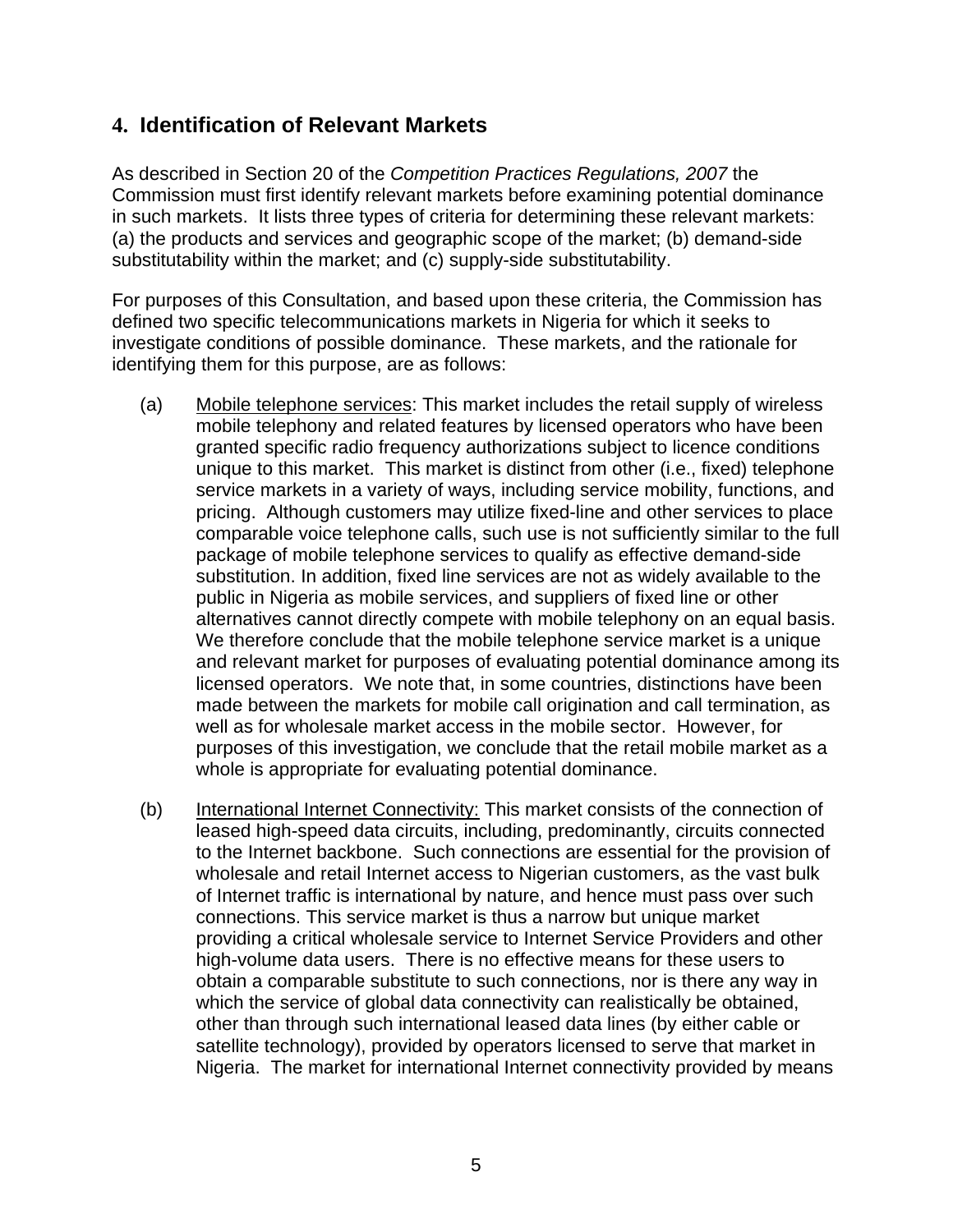of leased data circuits, is therefore, a second unique and relevant market for purposes of evaluating potential dominance.

¾ **We invite comments on the identification of these two proposed relevant markets, for purposes of this dominance investigation. You are encouraged to provide arguments and evidence supporting, opposing or suggesting changes to the definition of each relevant market. You may also suggest other relevant markets in which the Commission should consider evaluating potential dominance.** 

The following sections address the Commission's analysis of the two markets identified above with respect to potential dominance, according to the criteria and standards set forth in the Act and the Regulations.

# **5. Determination of Dominance in the Mobile Telephony Market**

## *5.1. Market analysis*

The mobile telephone service market in Nigeria has five licensed operators which provide subscription-based and pre-paid cellular mobile telephone service, including voice, sms/text, and data connections both domestically and internationally. The companies licensed to operate in this market are:

- MTN Nigeria Communications Limited
- Celtel Nigeria Limited (Zain)
- Glo mobile Nigeria Limited
- Nigerian Mobile Telecommunications Ltd (M-Tel)
- Emerging Markets Telecommunications Services Ltd (Etisalat)

As a *prima facie* observation, it would be unusual for the Commission to declare a condition of Significant Market Power or Dominance in a market containing five active operators which generally provide service on a nationwide basis. Nevertheless, there may be conditions in the Nigerian mobile telephony market that warrant investigation of potential anti-competitive practices and market dominance, and the impact of these conditions upon customers.

First, it is at least theoretically possible that one operator could achieve a dominant position, with all others subordinate to and dependent upon this market leader. This could be the case if such an operator were found to control a disproportionate share of market revenues, underlying infrastructure, and other factors, allowing it to influence both competitor and customer costs and prices unilaterally.

In the Nigerian mobile market, the leading operator is MTN, which has held the largest market share and operated the most extensive network for several years. In this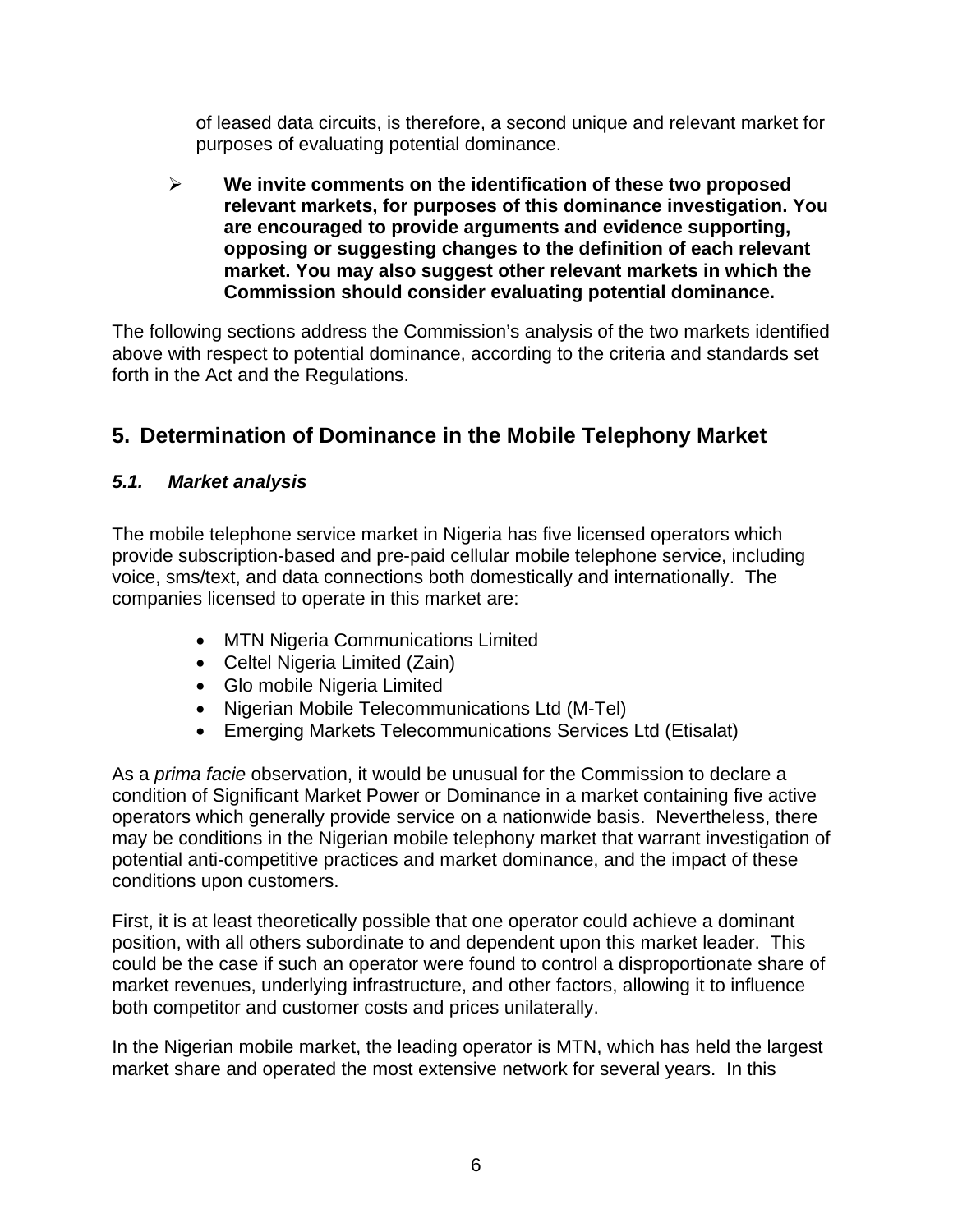consultation, therefore, we wish to address the question of whether MTN is a dominant operator in this market.

An alternative finding, however, which may be more likely in the mobile sector, could be a determination that this market exhibits conditions of "joint" or "collective" dominance among two or three leading operators together. [See Section 22 of the Regulations.] The concept of collective dominance in telecommunications has been discussed in relevant professional literature and regulatory proceedings.

The Commission wishes to consider the possibility that some form of joint dominance exists in the Nigerian mobile telephony market. In particular, the Commission wishes to explore whether there are any practical or theoretical indicators that there has been a substantial lessening of competition due to such joint dominance. We therefore also present an analysis of potential collective dominance among the three leading mobile telephone operators in Nigeria, based upon the approaches taken in the professional literature and other precedents for such an analysis.

## *5.2. Individual Dominance Evaluation*

The basic criteria for evaluating individual dominance by a single operator in a service market are set forth in the Regulations. The Commission has considerable flexibility in how it may examine and apply these criteria, taking account of available data and specific conditions in each market. For purposes of this Consultation, as mentioned above, we consider whether MTN is a dominant operator within this market.

We set forth below each of the key criteria set out in the Regulations and the initial available evidence as it applies to MTN's market position. We request further comment and input from stakeholders who may have additional information, insights, and opinions on each point:

#### *(a) Market Share*

 "the market share of the Licensee, determined by reference to revenues, numbers of subscribers or volumes of sales":

As of June, 2009 the Commission estimates that MTN's market share of the Nigerian mobile telephony market was 41.2%. According to the standard of Regulation Section 21, by achieving a market share threshold above 40%, the Commission shall presume MTN to be a dominant operator in this market. However, MTN's market share has decreased in recent years. It was greater than 50% in 2006. This suggests that MTN's potentially dominant position has been eroding, and the market may be reaching a degree of balanced competition, at least among the top three operators MTN, Zain (Celtel) and Glo mobile). The market share of the smallest two operators (EMTS, M-Tel), however, has also shrunk, to less than 1% each.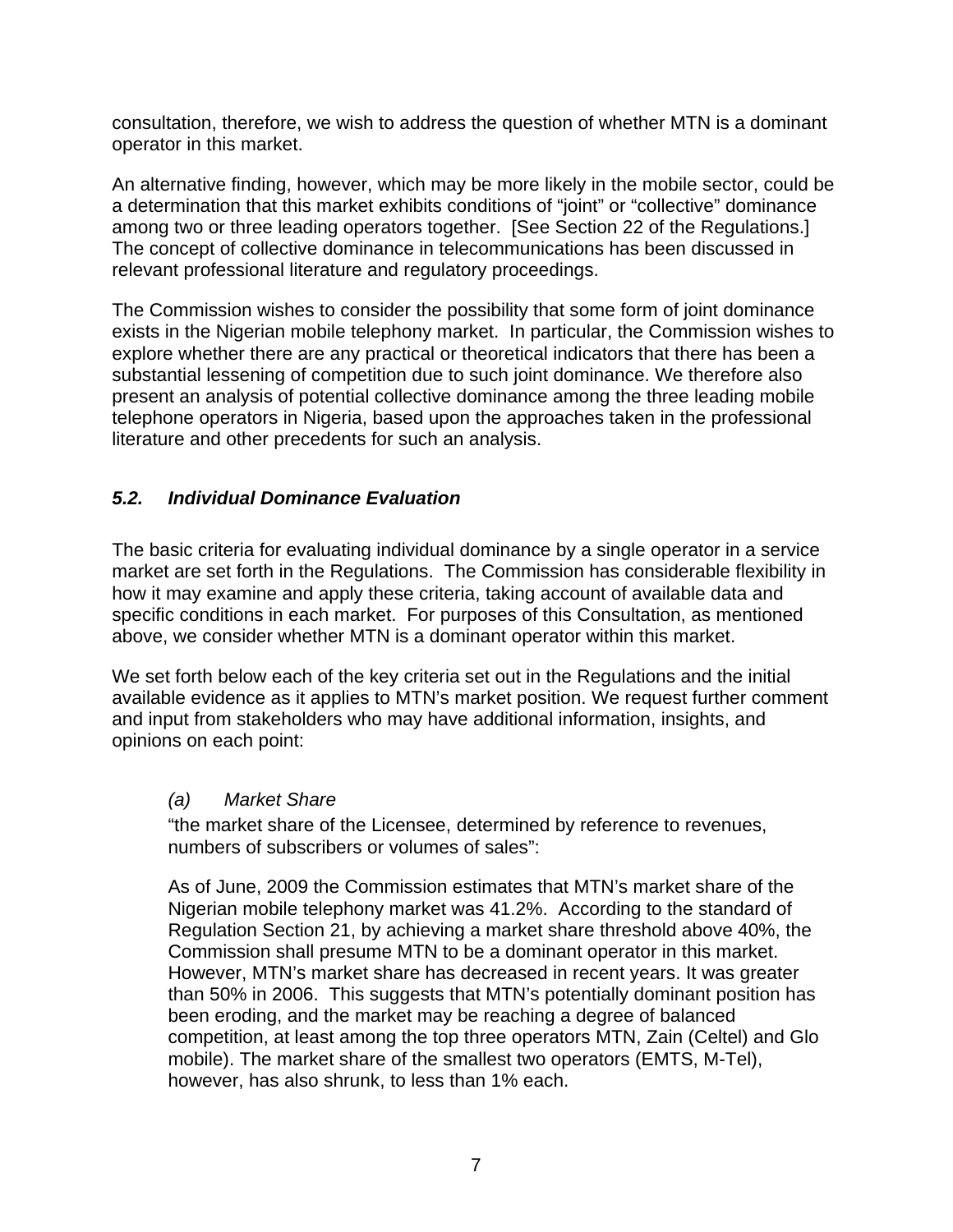¾ **We seek comment on the market share of the mobile operators, and of MTN in particular. We also seek comment on whether market share data should cause the Commission to exercise its authority to determine that MTN is a dominant operator.** 

#### *(b) Relative Size*

 "the overall size of the Licensee in comparison to competing Licensees, particularly any resulting economies of scale or scope that permit the larger Licensee to produce products or services at lower costs":

 According to available information, MTN does appear to be significantly larger than its two main competitors, Zain (CelTel) and Glo mobile. MTN's financial statements show a level of Fixed Assets that is nearly twice that of Celtel and almost three times as great as Glo mobile. At the same time, MTN employs about the same number, or even fewer, personnel than each of the other two major carriers, strongly suggesting that it may in fact have achieved significant economies of scale in its operations.

¾ **We seek comment on the relative size of operations of MTN versus other mobile telephone operators in Nigeria, and whether MTN realizes significant cost advantages from its size and scale of operations.** 

## *(c) Control of Essential Facilities*

"control of network facilities or other infrastructure, access to which is required by competing Licensees and that cannot, for commercial or technical reasons, be duplicated by competing Licensees":

MTN does control a significant, but not necessarily dominant, portion of key network infrastructure in the national mobile telecommunications sector. Most other operators have indicated that they have encountered difficulties of one kind or another in obtaining adequate and timely interconnection with MTN, or shared access to needed facilities such as towers and backbone network transmission. In areas where MTN may have the only viable infrastructure, such problems can amount to a significant barrier to effective competition.

¾ **We seek comment on the extent of MTN's exclusive control over essential mobile network infrastructure, including cell towers, backbone network, and other facilities that are required by competing operators. We particularly seek input on the degree to which MTN's control of such infrastructure may be demonstrated to have lessened the growth of competition, either through lack of access or excessive pricing for access. We also seek comment on other difficulties that competitors have encountered.**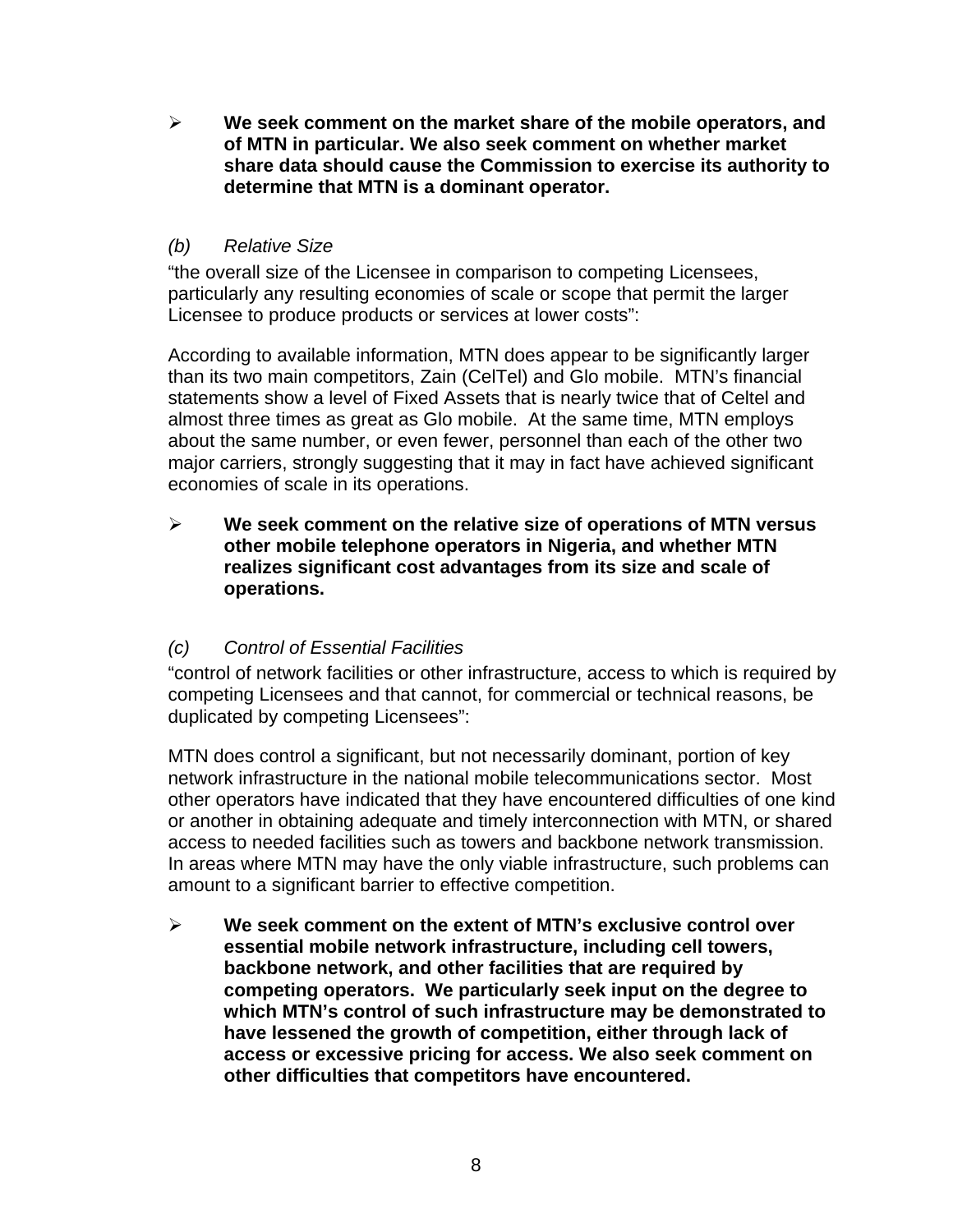#### *(d) Negotiating Position of Customers*

"the absence of buying power or negotiating position by customers or consumers, including substantial barriers to switching service providers":

 Customers of mobile telephone operators, including MTN, can switch carriers quite easily, especially pre-paid customers who need only obtain a new SIM card from a competing carrier. However, in the absence of number portability, there is still a significant disincentive for customers to switch mobile providers, as they must change to a new telephone number. Thus, while the theoretical barrier to full customer choice is low, in practice this limitation has likely inhibited much of MTN's customer base from considering changing carriers. The Commission is in the process of overseeing implementation of mobile number portability for Nigeria, which should reduce this barrier substantially.

Another key point in this area relates to the scope of network coverage, and the degree of roaming available across networks. Where no roaming agreements are in place, customers will be reluctant to purchase services that might not give them access to uninterrupted coverage in areas that they are likely to travel.

¾ **We seek comment on the extent of customer switching among mobile carriers in recent years in Nigeria, and the degree to which a lack of number portability, roaming, or other factors may have inhibited customer choice and lessened competition to date. We also seek comment on how the introduction of number portability may affect the market in the future. In addition, we ask for any evidence that other factors may enable MTN to sustain higher customer prices or other advantages due to customer reluctance or inability to switch carriers.** 

#### *(e) Ease of Market Entry*

"ease of market entry, and the extent to which actual or potential market entry protects against the exercise of market power such as raising prices":

 Market entry in the mobile telephone market in Nigeria is not possible without a license from NCC. More significantly, all GSM spectrum suitable for mobile operators in Nigeria has been licensed, and none remains. Even among licensed operators, we have seen that obtaining a license is not necessarily sufficient to ensure successful competitive entry.

#### ¾ **We seek any views as to whether the restrictions on market entry in the mobile sector favour MTN, and places it in a position of dominance in this market.**

#### *(f) Rate of Technological Change*

"the rate of technological or other change in the market, and related effects for market entry or the continuation of a dominant position":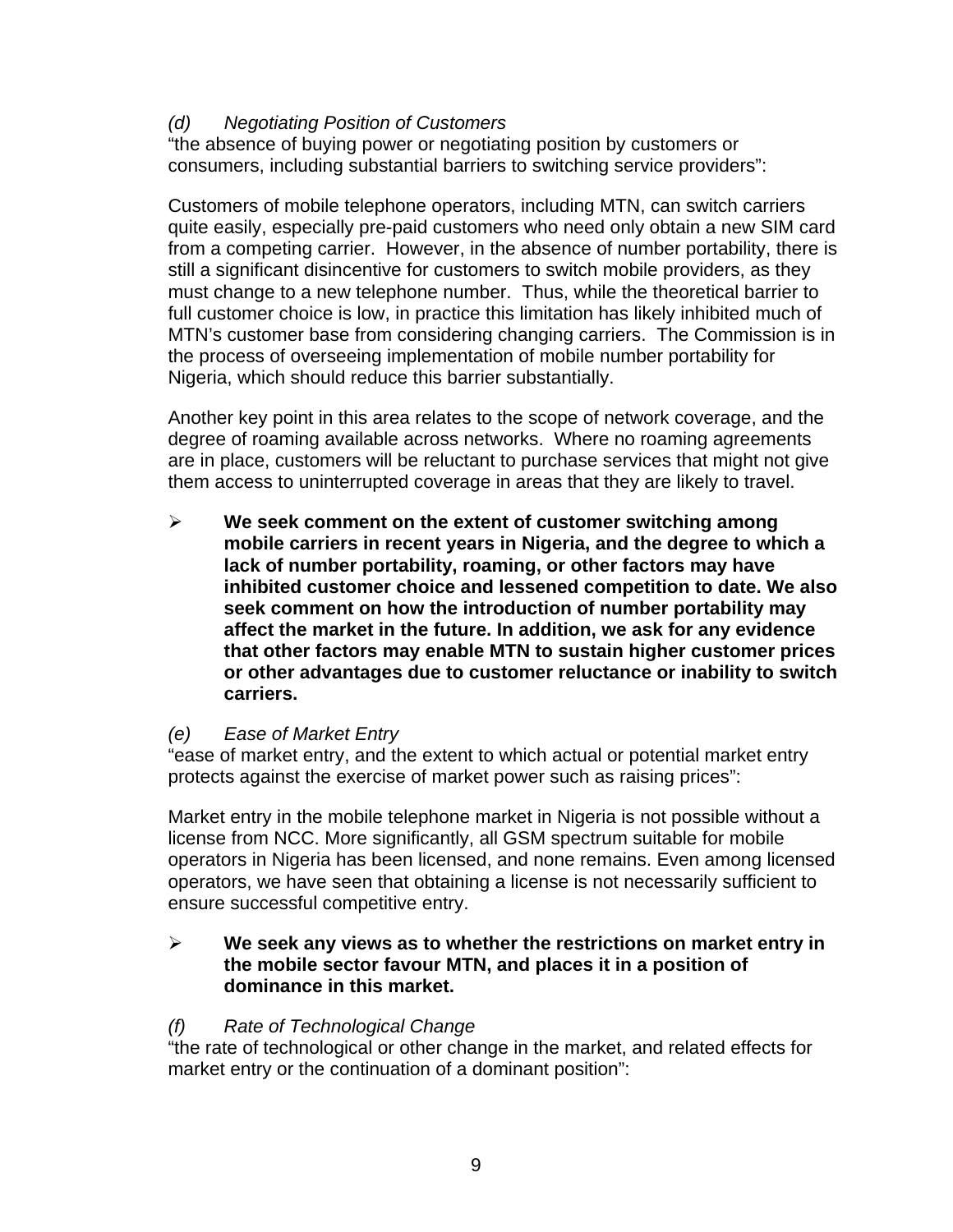Technological change in the mobile telephone market worldwide remains rapid and significant. In Nigeria, the most important new development is the licensing of 3G services to all three of the major operators (MTN, Glo, and Zain (Celtel) as well as to a new entrant, Alheri). However, the market has been relatively slow to launch 3G operations, and it is unclear what impact this new technology will have upon the wider mobile telephony market.

¾ **We seek comment on the effect of 3G services in particular, and technological change in the mobile telephone market in general, upon the position of MTN in this market and its possible dominant position.**

In addition to the key criteria set out in the Regulations, the Commission invites input from stakeholders on other issues that may be relevant to determining whether MTN or another mobile operator holds a dominant position in the mobile telephony market and whether such an operator has abused such a position. For example, is it possible that the level of MTN's revenues or earnings relative to the overall size of the mobile telephony market is an indicator of market dominance? Could other factors, such as superior or unique access to financial resources, equipment or technology be such indicators? Parties who may have information, insights, and opinions on these our other issues are invited to include them in their Comments.

¾ **We seek comment on any other issues, including the relative size of MTN's revenues or earnings to the overall market, superior or unique access to financial resources, equipment or technology, which may indicate that MTN or another operator possibly has a dominant position in the mobile telephony market.**

*Preliminary Findings*: Based upon the initial available evidence and market information, the Commission's preliminary view is that MTN does not represent an individually dominant operator in the mobile telephone market, under the general criteria for such a determination. Despite holding a market share slightly above 40%, the fact that this share has been declining suggests that competitive forces have been effectively working to check MTN's market power. In fact, it is quite possible that MTN was in a dominant position two or three years ago, when its market share was higher and competition was still developing. However, the measures that the Commission has previously taken to enhance competition have apparently succeeded in overcoming MTN's previous dominance.

On the other hand, MTN's relative size and control of network infrastructure remain issues, and it may yet be appropriate for the Commission to take action to prevent a lessening of competition by promoting greater access to shared infrastructure and completing the implementation of number portability to strengthen customer choice.

¾ **We seek comment on this tentative conclusion that MTN does not currently hold a position of individual market dominance. Stakeholders wish to confirm or refute the Commission's preliminary**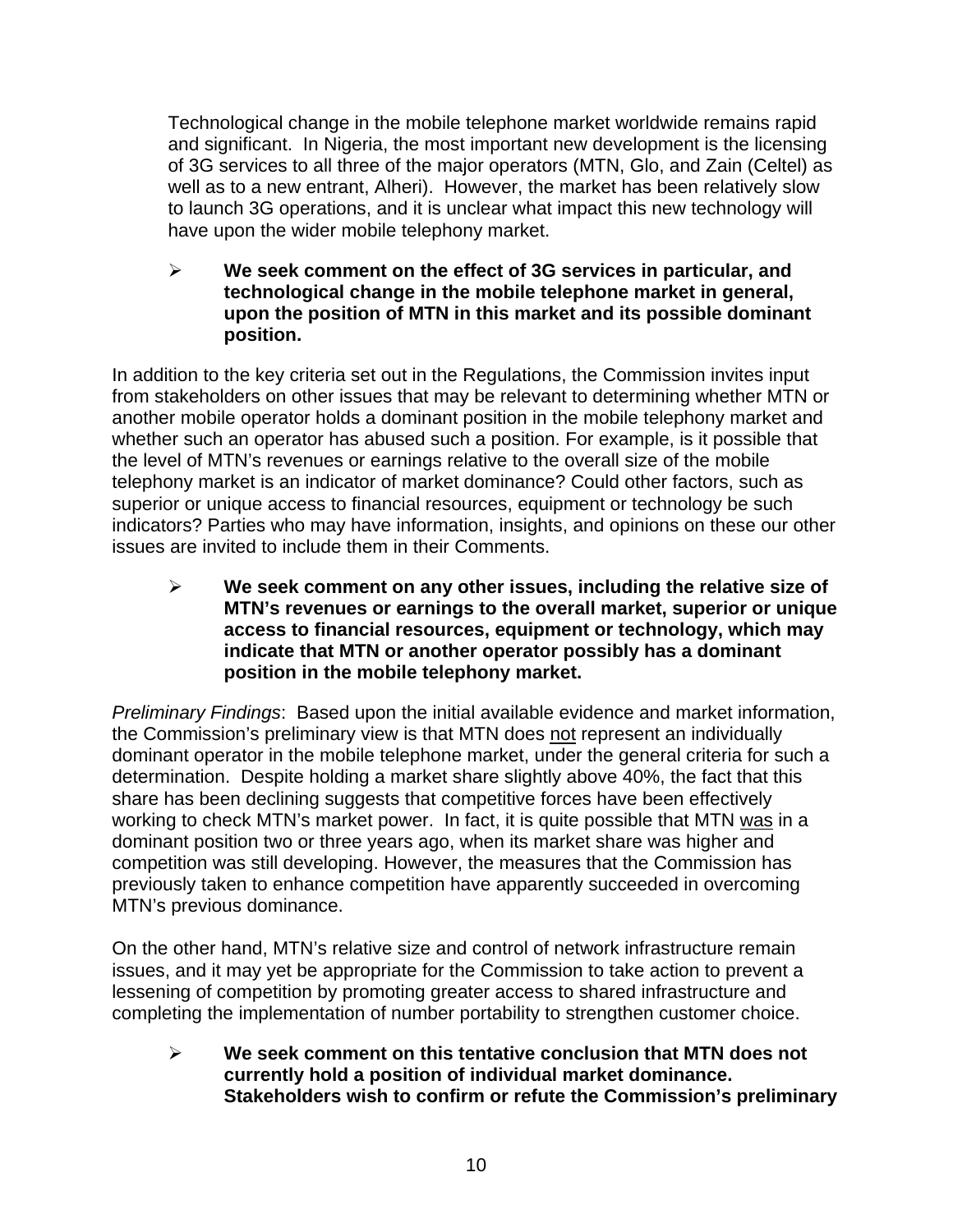**determination on this issue, and to provide any supporting evidence or argument in their comments.** 

## *5.3. Joint/Collective Dominance Evaluation*

The key principles and criteria for evaluating potential joint/collective dominance in the mobile telecommunications market have been developed in recent years through a number of professional articles as well as rulings by regulatory authorities, principally in the European Union. For example, the Commission for Communication Regulation (ComReg) in Ireland found in 2005 that the market for wholesale access and call origination on Public Mobile Telephony Networks warranted a finding of collective dominance<sup>1</sup>. On the other hand, in 2004 the Anti-Monopoly Committee of the Ukraine investigated allegations of joint dominance in the mobile telecommunications sector, and ultimately found that the market was in fact sufficiently competitive.<sup>2</sup>

The main factors that tend to underlie the prospects for collective dominance in a market can be summarized as follows: $3$ 

- Collective dominance can arise in the form of "tacit collusion" among operators in a market, where no explicit agreement or collusion may exist, but conditions evolve such that certain patterns of collective behavior occur, based on the individual and combined interests of the operators;
- Such tacit collusion can take the form of a lack of price competition, where firms determine that the potential gains from price undercutting are small and the losses from a retaliatory price war may be high;
- Where firms focus more on longer-term profits and strategic plans, rather than short-term gains, they have more incentive to maintain the balanced structure of a tacit collusion on prices, as the short-term gains are likely to be small, while longer-term losses could be large;
- Implicit price collusion can also extend to other aspects of service provision, such as quality of service improvements, product differentiation, and capital investments, where firms may have less incentive to attempt to improve their market position via such expenditures, recognizing that their competitors will not take similar initiatives;

According to the literature and regulatory precedents, key factors that contribute to creating the conditions in which tacit collusion and collective dominance may emerge including the following:

 $\overline{a}$ 1 ComReg Decision No. D04/05, 22 February 2005.

<sup>&</sup>lt;sup>2</sup> World Competition: Law and Economics Review, Vol. 30, No. 2, 2007<br><sup>3</sup> Ray, Retriek, "Collective Deminerace and the telecommunications indust

<sup>&</sup>lt;sup>3</sup> Rey, Patrick, "Collective Dominance and the telecommunications industry," University of Toulouse, 2002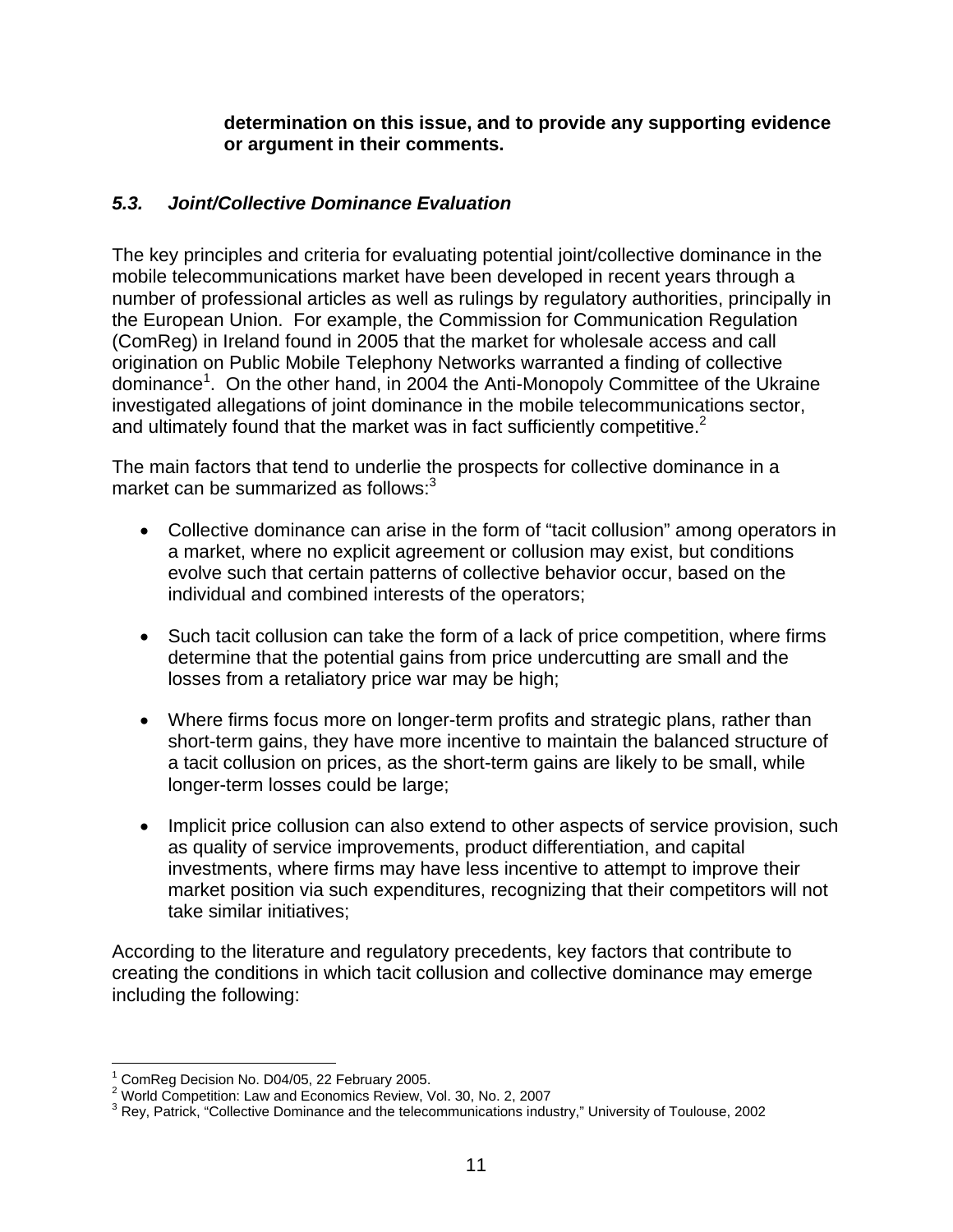- (a) Entry barriers: Relatively high entry barriers are a necessary condition for dominance or collusion in any market, as easy entry tends to ensure that any non-market-based pricing or behaviour will be corrected by new entrants.
- (b) Frequent interaction among firms: Tacit collusion is more possible when firms are required by the nature of the industry to interact directly on a regular basis, as they will be more aware of each others' information and strategies, and the impact of one firm's actions will be more immediately felt by the others.
- (c) Low levels of innovation: Collective dominance is more likely where innovation in the sector is relatively low; rapidly changing technology and business practices make it difficult for firms to remain on the same path simultaneously.
- (d) Few market participants: Tacit collusion is only possible when there is a relatively small number of market participants, as coordinated behaviour among many players becomes increasingly impractical.
- (e) Symmetry among providers: Collective dominance is more likely when there is symmetry among providers, in terms of the structure and scope of their operations, the nature of products and services, and the general business model. This also implies that there are no significant "maverick" firms in the market, which are inclined to take independent, aggressive actions to promote their position.
- (f) Structural links and cooperation agreements among firms: As with direct interaction, where there may be more concrete structural links and cooperation agreements among firms, there is a greater likelihood of tacit collusion arising from such close relationships.
- (g) Fast demand growth: Collective dominance can be fostered in a market where demand is growing fast, as firms may have a greater incentive to concentrate on increasing their scope of operations and customer base through expansion, rather than through direct competition with other providers.

The NCC is interested in evaluating these factors in the context of the Nigerian mobile telecommunications market. In addition to considering the criteria for individual dominance, the Commission wishes to determine whether the above-noted factors suggest the possibility of collective dominance in the mobile telephony market. Specifically, we are interested in determining whether the three large operators – MTN, Glo mobile and Zain (Celtel) – are collectively dominant in this market and have conducted their business in such a way as to lessen competition from the smaller licensees.

We consider each of these factors related to collective dominance below and describe available evidence on their application to the mobile telephony market, and then request comment and further input from interested stakeholders on each point: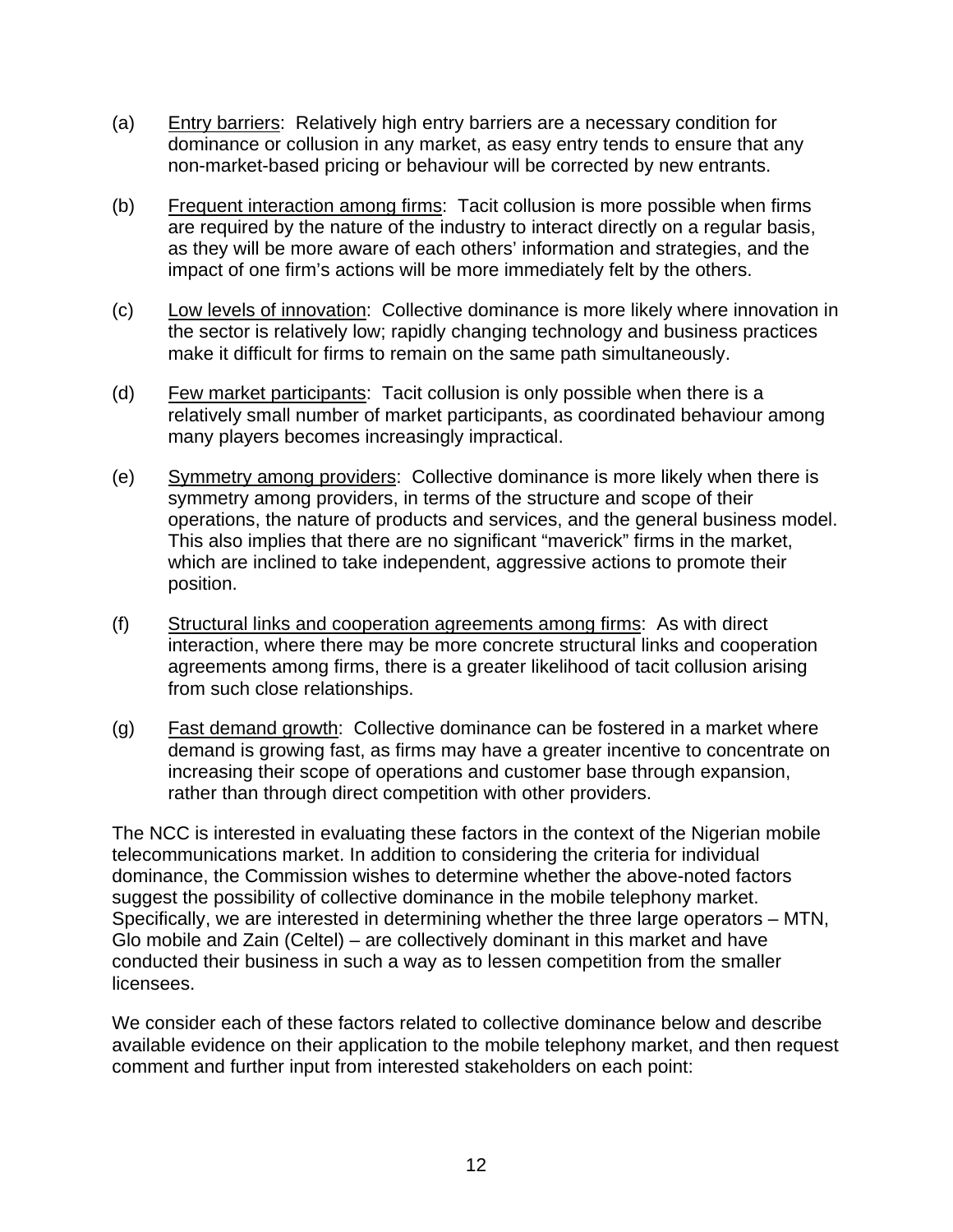#### Collective dominance factors

As indicated in the discussion above, one of the most basic effects of tacit collusion or collective dominance in a market is a lack of competitive movement in prices. Secondary effects can also include declining quality of service as the market expands, and lack of product and service differentiation. The Commission notes that, to some degree, all of these conditions may be observed in the Nigerian mobile telephone service market.

According to the Commission's estimates, average peak period tariffs for mobile services in Nigeria have not decreased, and have even increased slightly over the past several years, despite the entry of new competitors and expansion of established operators' market share relative to MTN. There have also been widespread complaints about quality of service problems throughout the market. These conditions are contrary to what has been experienced in some other countries' mobile telephony markets and to what should typically be found in actively competitive markets.

¾ **We seek comment on the above analysis, including specific data or evidence regarding trends in pricing and quality of service. We also invite parties to submit any evidence related to the extent of competitive or collusive activity among the three major mobile service operators.** 

Beyond these observations, the theoretical framework discussed above identifies some of the general factors that support the emergence of collective dominance in a market. We review these factors below in relation to the mobile telephone market, to determine whether the conditions exist for a possible finding of collective dominance:

- (a) Entry barriers: As discussed previously, there are fundamental entry barriers into the mobile telephone market, such that no new firms may realistically enter this market at this time.
- (b) Frequent interaction among firms: The cellular mobile industry, and the telecommunications industry in general, are characterised by frequent and necessary interaction among all firms in the market, as they must interconnect their networks and typically purchase services from each other in order to serve their own customers.
- (c) Low levels of innovation: As mentioned previously, there is a high degree of innovation in the mobile telephone industry generally. However, the most significant effect of innovation recently is the arrival of Third Generation (3G) advanced networks and services which have required operators to obtain entirely new licenses. The impact of the new 3G licenses and services on the traditional (2G) mobile market has not yet been determined, but such innovation does not directly affect the prospect of tacit collusion within the larger traditional mobile market, *per se*. Innovation within that traditional market has been less prevalent, as firms generally seek to offer the most basic degree of calling services to the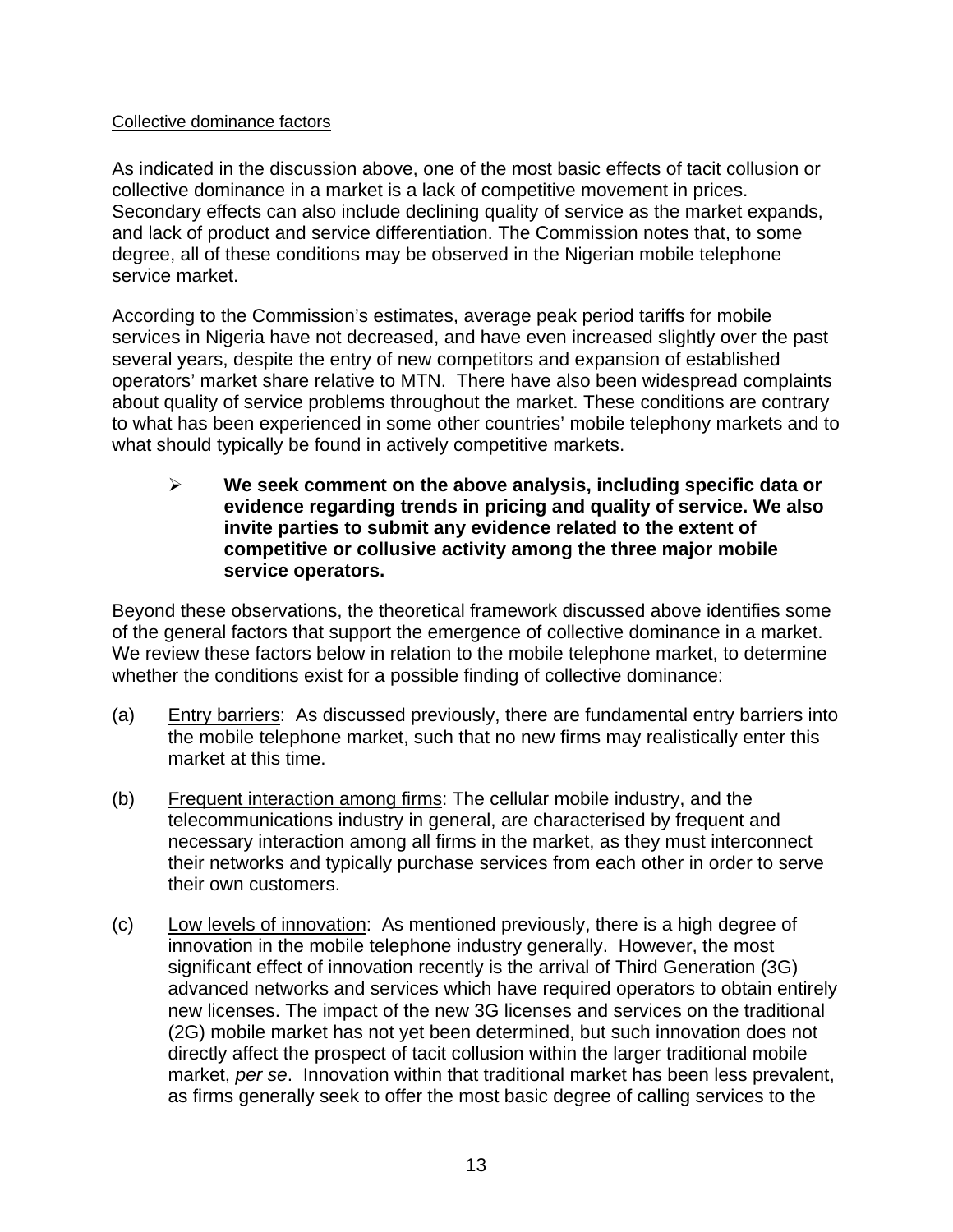widest customer base possible. In fact, it is possible that the arrival of 3G services could lead the major mobile operators to decrease any efforts at innovation within the 2G market, in order to encourage customers to upgrade their service instead.

- (d) Few market participants: There are only five licensed mobile operators, and the three under scrutiny are by far the most significant.
- (e) Symmetry among providers: For the most part, the cellular mobile operators in the Nigerian market are relatively similar in structure. The major difference is the partial deployment of CDMA technology by some, as opposed to the prevailing GSM platform, but this difference does not appear to suggest any significant advantage or disadvantage by itself. The two smaller operators have not succeeded in differentiating themselves from the three leaders in a manner sufficient to develop or sustain a significant market presence.
- (f) Structural links and cooperation agreements among firms: As mentioned above, the nature of the cellular mobile industry requires direct cooperation among all firms, in the form of interconnection agreements. While these agreements do not necessarily lead to tacit collusion, they may create an environment in which such collusion can be readily established.
- (g) Fast demand growth: Demand has grown fast in the Nigerian mobile sector, even faster than in many other mobile telephone markets in the world. This high demand growth has been captured most recently by the three major operators almost exclusively. It is possible, according to the theories of collective dominance, that their interests in growing along with the market could have diminished their incentives to compete directly, while increasing tacit collusion to exclude the smaller operators from the fruits of the growing market.
	- ¾ **We seek comment on each of the above observations regarding the conditions in the Nigerian mobile market in relation to the prospects for tacit collusion and collective dominance. Commenters are encouraged to provide evidence and arguments supporting or refuting any of the analysis of these conditions, or presenting additional considerations that the Commission should take into account in assessing market conditions in this context.**

#### Individual dominance factors

In addition to assessing the conditions that might lead to collective dominance, we must also review the same factors established in the Regulation which are the basis for determining dominance among individual operators, and apply these to the collective operations of the three major mobile telephone firms.

We therefore seek comment on each of the following issues in relation to the question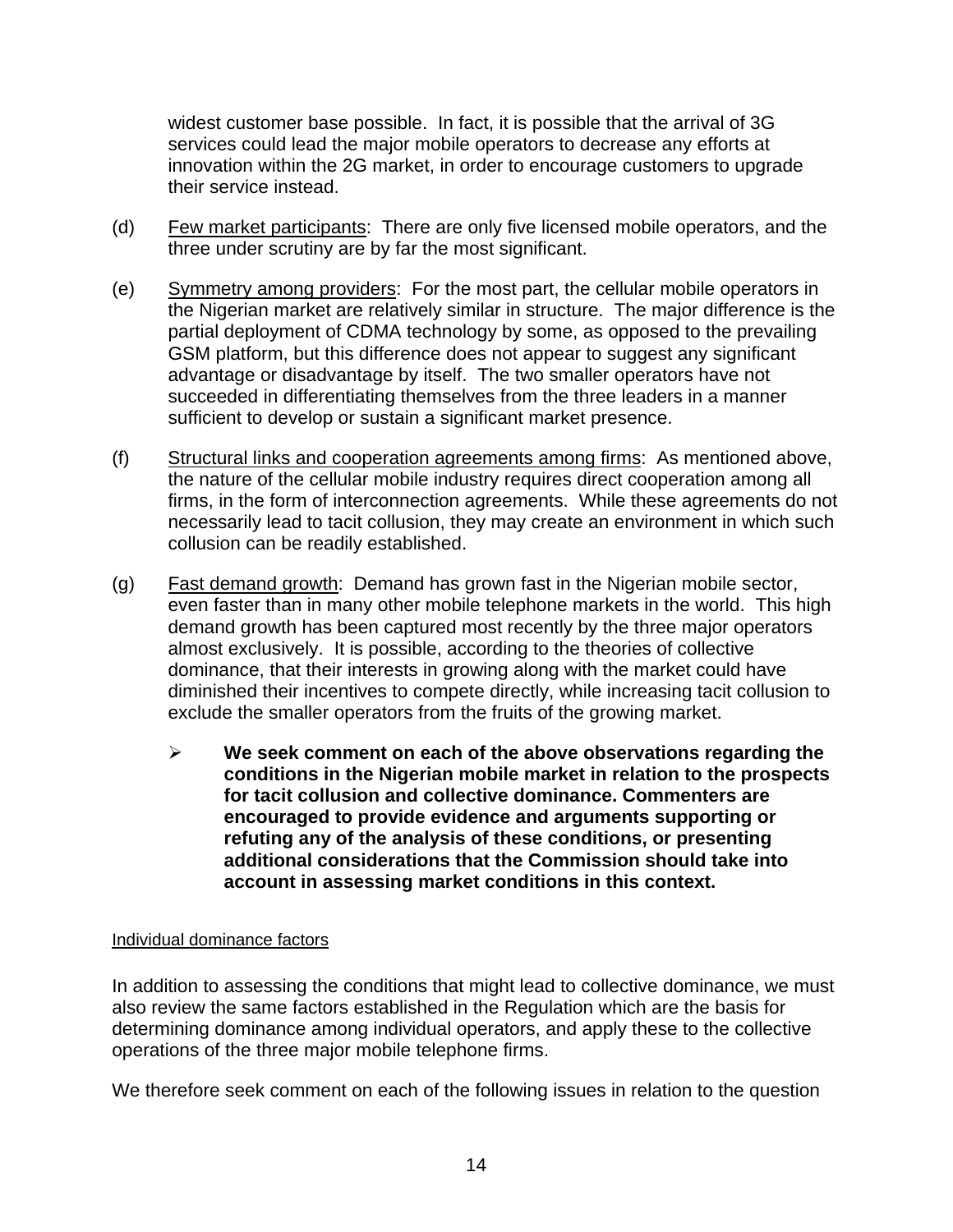of possible collective dominance in the mobile telephone market:

- (a) Market share: Combined, the three main firms currently control over 98% of the market, as the two smaller operators are limited to less than 1% each. In strict terms, there is no question that the three major operators are, as a group, "dominant" in this sense. There appears to be a prospect that the market may even shrink to only those three, without some change in recent trends. It is less clear, however, if this combined market success also indicates tacit collusion, which has implicitly divided the market among the three operators, at the expense of their other two competitors.
- (b) Licensee size: The three licensees together are much larger than the remaining two operators, although MTN, as mentioned above, is significantly larger than the next two operators. Combined, the three large operators clearly have dramatically more resources and a much greater potential to achieve scale economies than any individual competitor. It is not clear, however, that any significant increase in scale economies could arise from the tacit interactions of the firms, as they do not generally share operations, other than through network and facility sharing (see below).
- (c) Control of network facilities or other infrastructure: Collectively, the three major operators control nearly the entire cellular mobile network infrastructure in Nigeria, with additional reliance on NITEL for certain backbone network connections. There have been many complaints concerning problems with interconnection by the smaller operators (and also among the larger operators), suggesting that at least some degree of inefficiency, if not overt anti-competitive behaviour, exists in the deployment and provision of essential facilities.
- (d) Absence of buying power or negotiating position by customers: As in the case of MTN individually, there may be barriers to customers switching from any of the major operators to one of the smaller competitors, due to lack of number portability, and possibly other factors. To the extent carriers are not present in certain parts of the country, this also contributes to reducing consumer buying power relative to the larger operators.
- (e) Ease of market entry: As mentioned previously, new market entry is generally not possible in the mobile telephone market in Nigeria at this time.
- (f) Rate of technological change: See discussion above relative to innovation, technology change, and the arrival of 3G licenses.
	- ¾ **We seek comment on each of the above observations, as well as any additional evidence or information concerning the possible existence of collective dominance or tacit collusion among the three large mobile telephone operators in Nigeria.**

*Preliminary Findings*: On the basis of the available evidence, the Commission is not at this time prepared to take a position as to the presence or absence of collective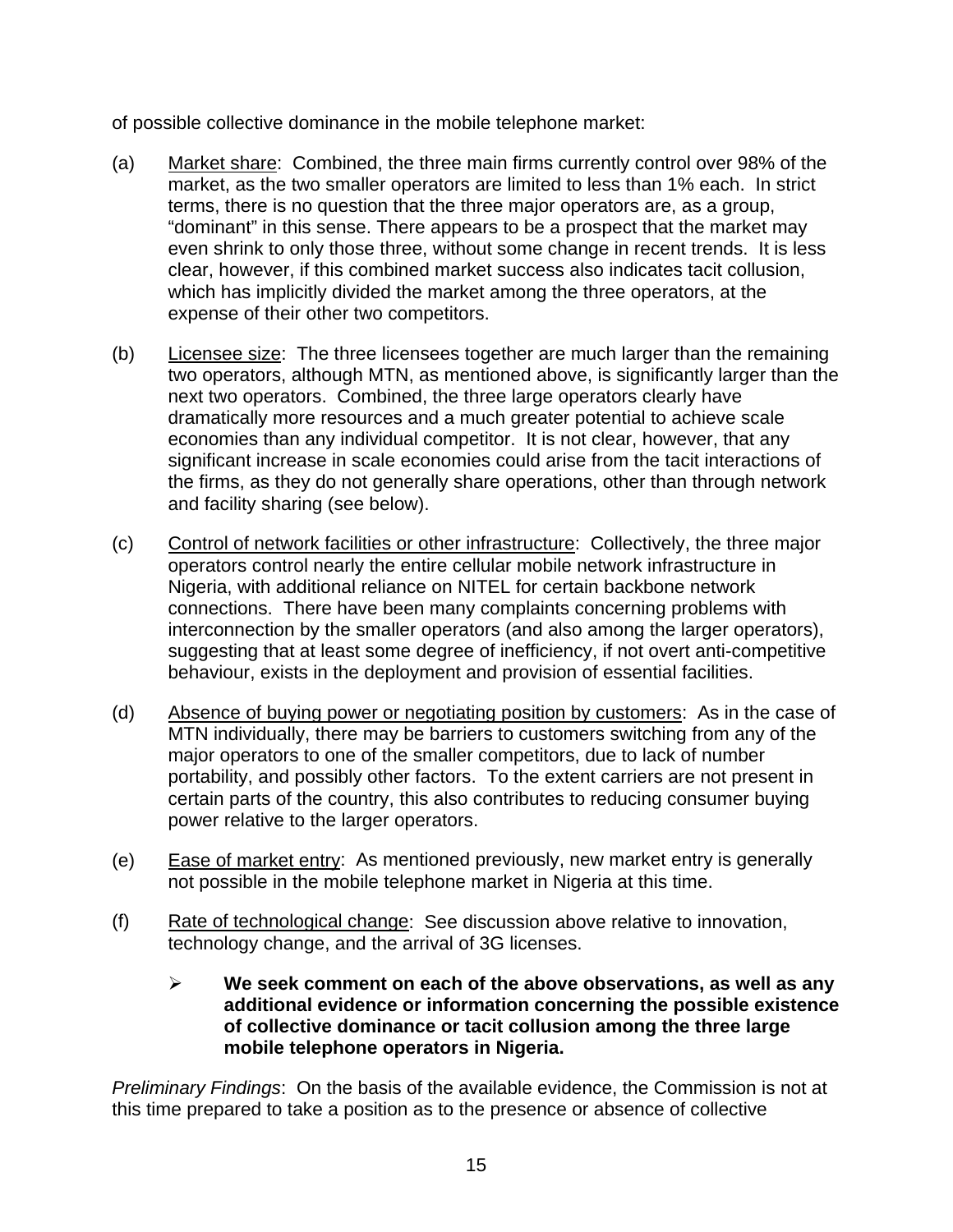dominance among the three major mobile telephone operators in Nigeria. There are significant indications which suggest collective dominance and tacit collusion may exist among the three operators, with the effect of constraining competitive price reductions, diminishing overall industry quality of service, and inhibiting the growth of further competition from other licensees. However, such conditions may be due to other factors that do no rise to the level of collective dominance and tacit abuse of that dominance.

The Commission therefore intends to review the comments and inputs provided in response to this Consultation before drawing a final conclusion regarding the question of collective dominance in this market. We encourage stakeholders to provide as extensive and persuasive evidence as they may have to assist the Commission in this analysis.

¾ **We seek comment on this tentative conclusion, based upon the evidence discussed above and any other factors and considerations that stakeholders may present to propose a more conclusive determination on this issue.** 

## *5.4. Other Concerns Related to Dominance or Substantial Lessening of Competition*

As part of this consultation process, the Commission invites stakeholders and the general public to draw to its attention any other concerns related to dominance or conduct that may have the effect of substantially lessening competition in the mobile telephony market. Comments need not be restricted to the specific issues of dominance which are discussed in the foregoing sections of this Consultation Paper.

¾ **We seek comments on any other concerns related to dominance or conduct that may have the effect of substantially lessening competition in the mobile telephony market. The Commission invites members of the public to submit any specific complaints about dominance and abuse of dominance by licensees in this market. Such complaints should be accompanied by supporting data or other evidence, wherever possible.**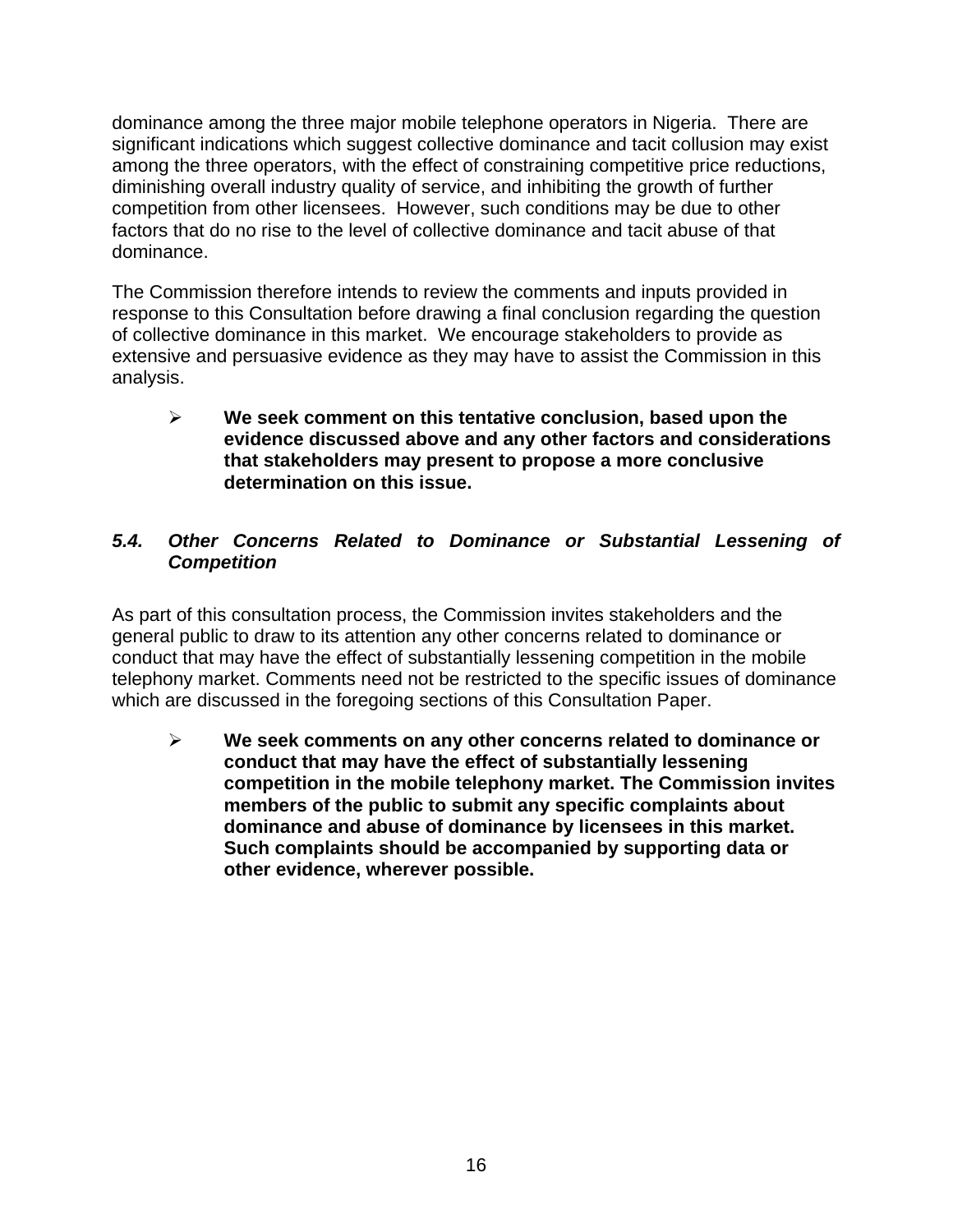# **6. Determination of Dominance in the International Internet Connectivity Market**

This section considers the issues related to market dominance in the Nigerian market for international Internet connectivity, that is, the market for the provision of wholesale access to the international Internet backbone. The term "International Internet Connectivity" (IIC) is used in this section to refer to this market.

IIC is primarily provided in Nigeria by means of submarine telecommunications cable links and to a much lesser extent by satellite and terrestrial links. These same links also provide international connectivity for other telecommunications data services. However, by far the main service provided over such data links is IIC. Therefore, for convenience, we will refer to the entire international data circuit connectivity market as the IIC market.

#### *6.1. Market analysis*

The Nigerian IIC market has been changing significantly over the past few months. Until last year, NITEL was the monopoly provider of optic fibre IIC via submarine cable, as it had been since 2001. Over the course of the past few years local operators have added some limited extra capacity of their own, mostly via satellite links and limited terrestrial links. Nigerian operators, such as MTN, have also enhanced their national backbone capacity, in some cased, substantially.

The Nigerian IIC backbone market is in the midst of significant and rapid changes, as four major new optic fibre submarine cables are brought into service in the coming years.

The major current and planned players in the Nigerian IIC market (including the developments coming in the next two years) include the following:

- The SAT3/WASC cable of which NITEL has a significant 8.39% shareholding. NITEL has been the sole provider of services over this cable in Nigeria since it became operational in 2001.
- The GLO-1 (Globacom) cable, operational from September 2009 offering 1.28-Tbit/s capacity.
- The Main One cable, to be operational from May 2010, to offer additional 1.28-Tbit/s capacity to Europe, South Africa and the Americas.
- The WACS cable, with MTN as one of its main shareholders, to be operational starting in 2011, will offer 3.84 Tbits/s of capacity into Europe and Southern Africa.
- The ACE cable, to become operational in 2011 with a minimum capacity of 1.92 Tbits/s, led by France Telecom-Orange to connect over 20 countries within the West African coastal region with France.
- The SEACOM (Gateway), with expanded pan-African capacity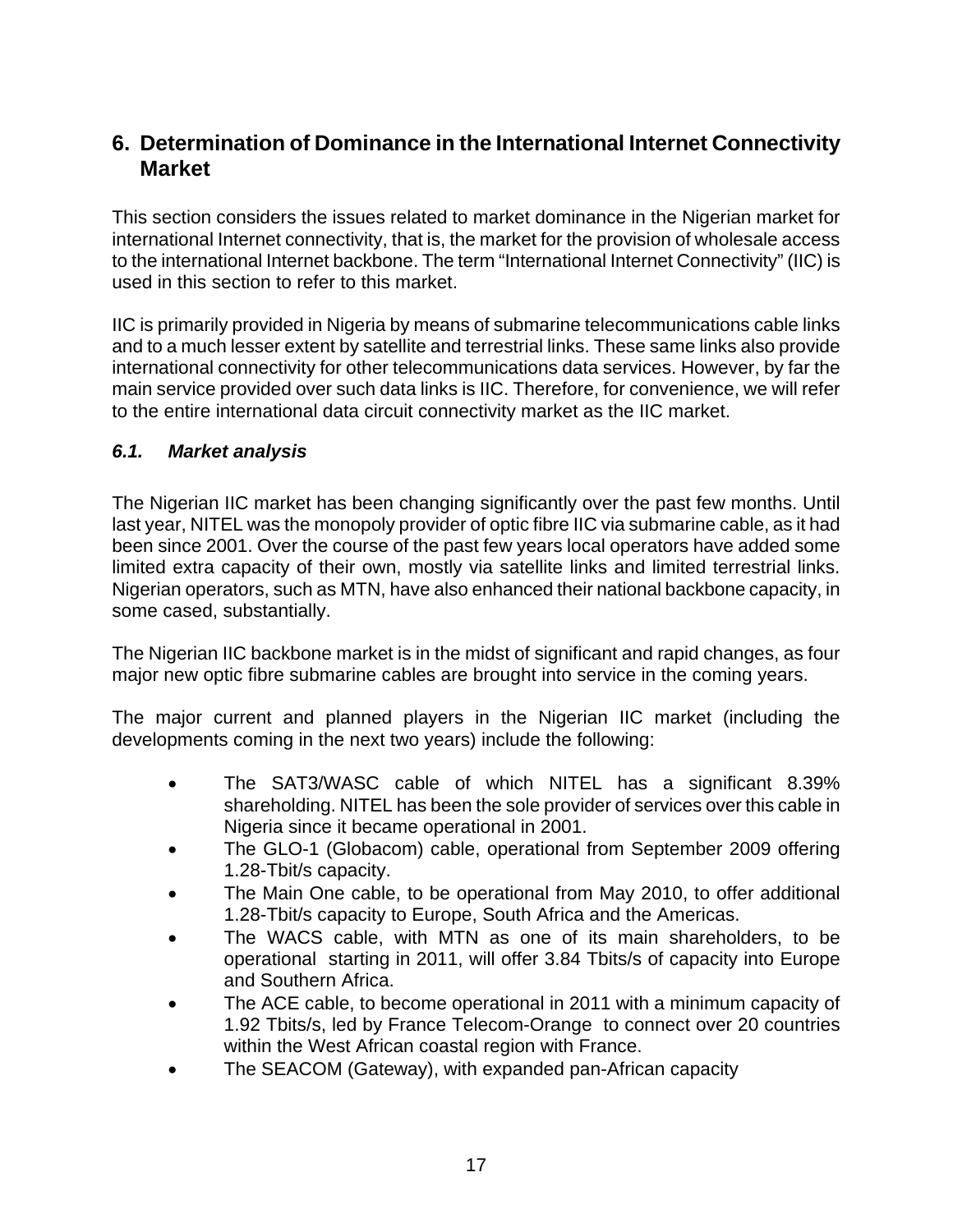Additional capacity that is complementary to the above, includes:

• The SAFE (connected to the SAT3 in South Africa since 2001)

## *6.2. Individual Dominance Evaluation*

We will consider the possibility of an individual dominance determination in this market first, and then the prospect of joint or collective dominance. There is thus some overlap in the analysis in this and the next section, dealing with individual and joint dominance.

We will use the same approaches to analysis of individual dominance (relying on the criteria set out in the Regulation. The key criteria are discussed below:

#### Criteria for determining individual dominance in the IIC backbone market

(a) "the market share of the Licensee, determined by reference to revenues, numbers of subscribers or volumes of sales":

The market share of NITEL will likely change quickly. In the past, it has enjoyed a position as the dominant provider of IIC by virtue of being the sole provider of IIC via a fibre submarine cable. However, it has started to face significant new entrants in this market. The degree of dominance that NITEL has enjoyed in the past has already been eroded somewhat since 2003. Over the past years, newer operators responded to the high pricing and the relatively low quality of service on the SAT3/WASC, and built their own backbone infrastructure.

NITEL's market position will now be challenged significantly by the landing of a new higher capacity fibre optic cable in Nigeria: the GLO-1, which is about to become operational. Three other large capacity cables will become operational over the coming two years: Main One, to be operational in 2010, and the WACS and ACE cables, in 2011. At the same time, 75% of NITEL is being divested and re-privatised from Transcorp and the Government of Nigeria. This will likely be an operational distraction to NITEL.

As a bottleneck provider of service on the only submarine cable, NITEL appears to have been in a position of IIC market dominance since 2001. It has charged prices estimated up to 50 times that of competitive markets. A detailed assessment of the criteria for individual dominance (based on revenues, numbers, subscribers or volume of sales) of the market share of NITEL is under the circumstances difficult to make, due to quickly changing market circumstances and insufficient access to reliable data. Our preliminary assessment of NITEL's dominance in this market is, therefore, more subjective in character, based on interviews with several operators and on external data.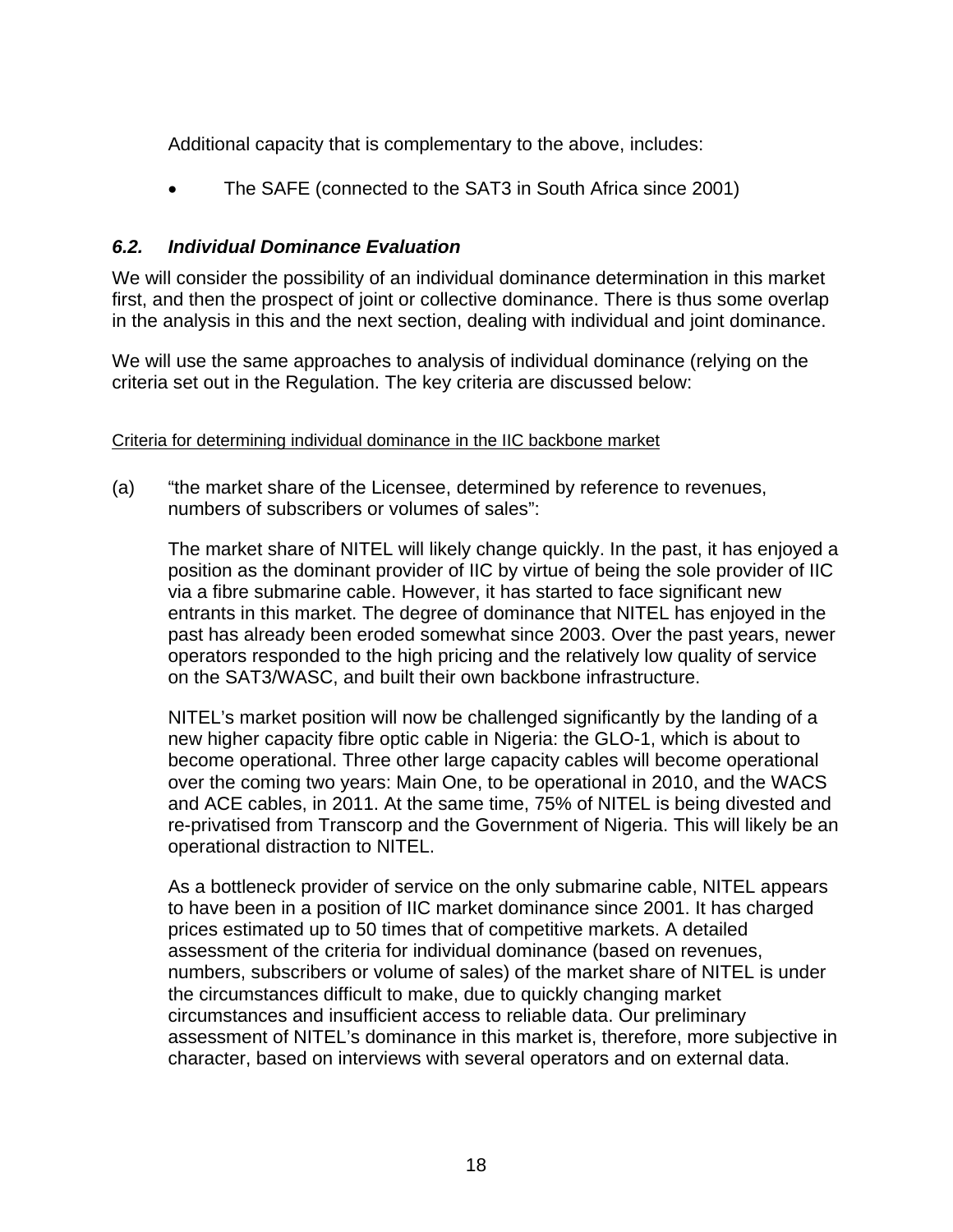- ¾ **We seek comment from ICT industry service providers and the general public on the extent to which NITEL is currently dominant in the IIC market and to the extent it is likely to be dominant in the near future (1-2 years). We also seek comment on any abuse of dominance or substantial lessening of competition in this market, both currently, and in the near future.**
- (b) "the overall size of the Licensee in comparison to competing Licensees, particularly any resulting economies of scale or scope that permit the larger Licensee to produce products or services at lower costs":

The relative size of NITEL's current presence in the IIC market has been large, compared to other players. In addition, NITEL retains sizable related business units, especially the SAT3 and MTEL (with 1.2 million mobile subscribers).

However, Globacom with its fully owned GLO-1 cable may quickly take a significant market share from NITEL in the Nigerian IIC market. This may be greater than envisaged at the inception of the GLO-1 project, given NITEL's current operational difficulties and privatization distractions. The introduction of GLO-1 has raised expectations of greater competition in this market; ISPs and other operators have hoped that IIC prices could be cut as much as 90%; however, in the hypothetical case that Globacom were to acquire NITEL's SAT3/WASC, the new market landscape raises new concerns over individual dominance, in that case by Globacom. Given that the re-privatisation of NITEL is a top political priority, the terms of any acquisition should obviously include IIC market dominance and other competition policy considerations.

Turning to MTN, there may be individual dominance considerations, should MTN acquire an interest in the SAT3/WASC. However, MTN is one of several shareholders in the WACS (compared to Globacom, which is the sole owner of the GLO cable). Historically, MTN has built a very solid backbone and there are reports that it has been reluctant to share its backbone infrastructure. This raises the question as to MTN's approach regarding access to the WACS once it becomes operational. Should MTN acquire the SAT3/WASC, it could possibly also be in a position of potential IIC market dominance by 2011.

¾ **We seek comment on whether NITEL's relative size in the IIC market indicates market dominance, and the extent to which current and prospective near term entry of new cables to serve the IIC market will reduce any such dominance. We also seek comment on any concerns that the relative size of some new entrants, such as Globacom and the GLO-1 and MTN and the WACS, could lead to an abuse of dominance or lessening of future competition in the IIC market.**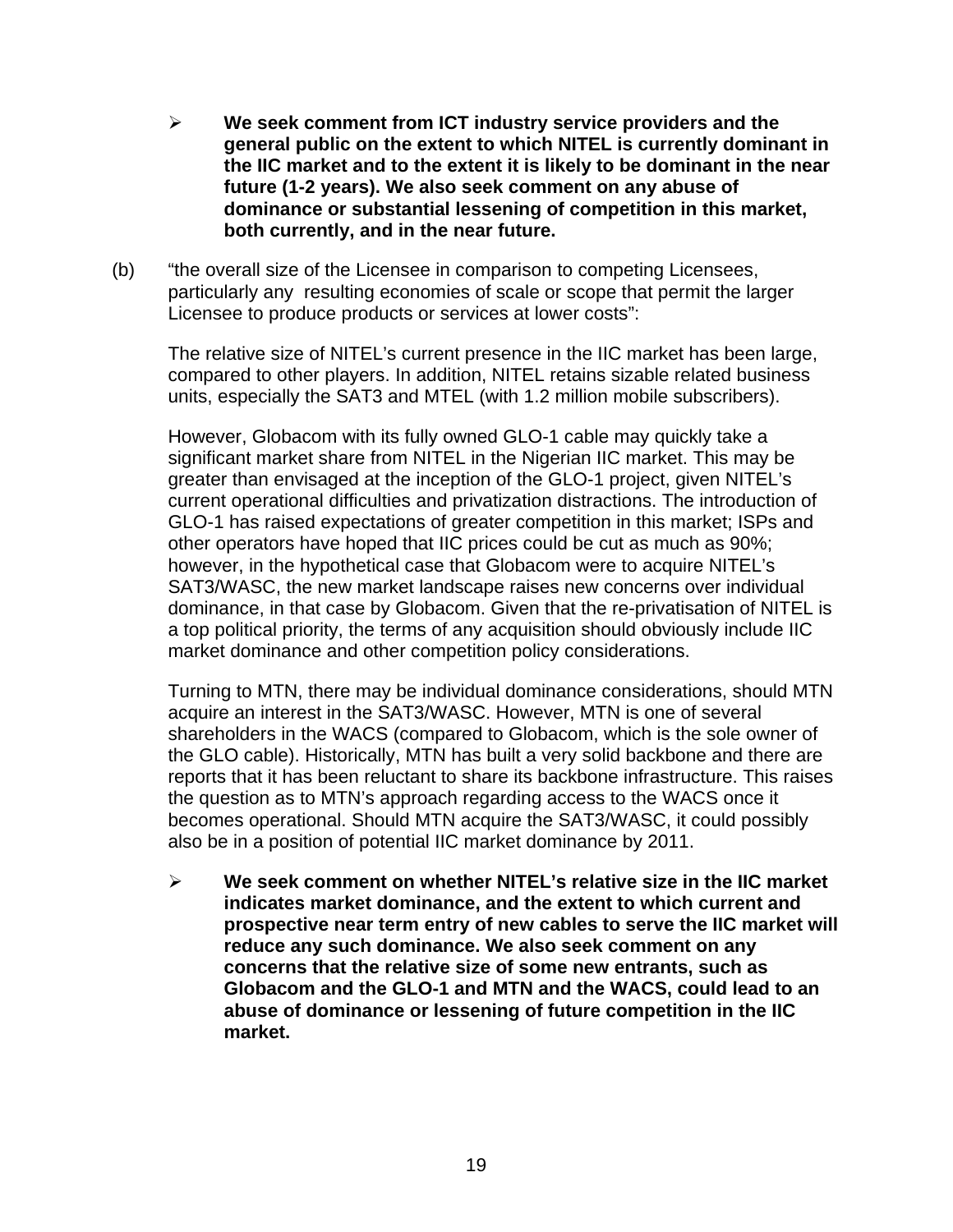(c) "control of network facilities or other infrastructure, access to which is required by competing Licensees and that cannot, for commercial or technical reasons, be duplicated by competing Licensees"

 To date, the infrastructure of the IIC backbone, namely the SAT3/WASC cable has been controlled by NITEL. Starting late this year, the new GLO-1 will provide a second major option for IIC access. In 2010, the Main One cable will be added and in 2011 the WACS and the ACE cables.

Now that the GLO-1 is about to become operational, it remains to be seen how access to its facilities and infrastructure will be provided. It may be provided in a manner that permits Globacom as the  $2^{nd}$  submarine cable operator to extract duopoly rents from its facility.

However, the installation of three other submarine fibre cable systems in 2010 and 2011 should create a sufficiently competitive market to deal with any concerns about the undue lessening of competition through collusive control over bottleneck facilities. It is nevertheless possible that there may be mergers and acquisitions among the four operators or other activities that lessen the expected increase in competition in the IIC market.

The current NCC sharing and collocation guidelines identify infrastructure that may be shared (largely passive elements) and that may not be shared (mostly active elements). The guidelines address: procedures for negotiating collocation and infrastructure sharing; general rules for collocation and infrastructure sharing; allocation of capacity; legitimate reasons for refusing access; separation; dispute resolution; and the contents of a Reference Offer for Collocation or Infrastructure Sharing. Since the current model for collocation in Nigeria includes "optional sharing" it may be worth considering whether "mandatory sharing" should be required to the passive elements of the backbone as well.

- ¾ **We seek comment on the extent to which control of network facilities and other infrastructure may lessen competition for access to IIC. We also invite comment on the extent to which such control will be reduced in the next two years. In addition, we seek comments on regulatory practices that may be adopted to ensure access to IIC and on improvements to the current model for collocation of IIC-related equipment and facilities.**
- (d) "the absence of buying power or negotiating position by customers or consumers, including substantial barriers to switching service providers":

 In the recent past switching to another IIC backbone providers has been practically impossible because of NITEL's provision of the sole IIC cable facility. The only alternatives were satellite or other relatively lower quality IIC links, either leased or proprietary. The introduction of GLO-1 should make it possible for many licensees to switch from NITEL, and when the new cable systems land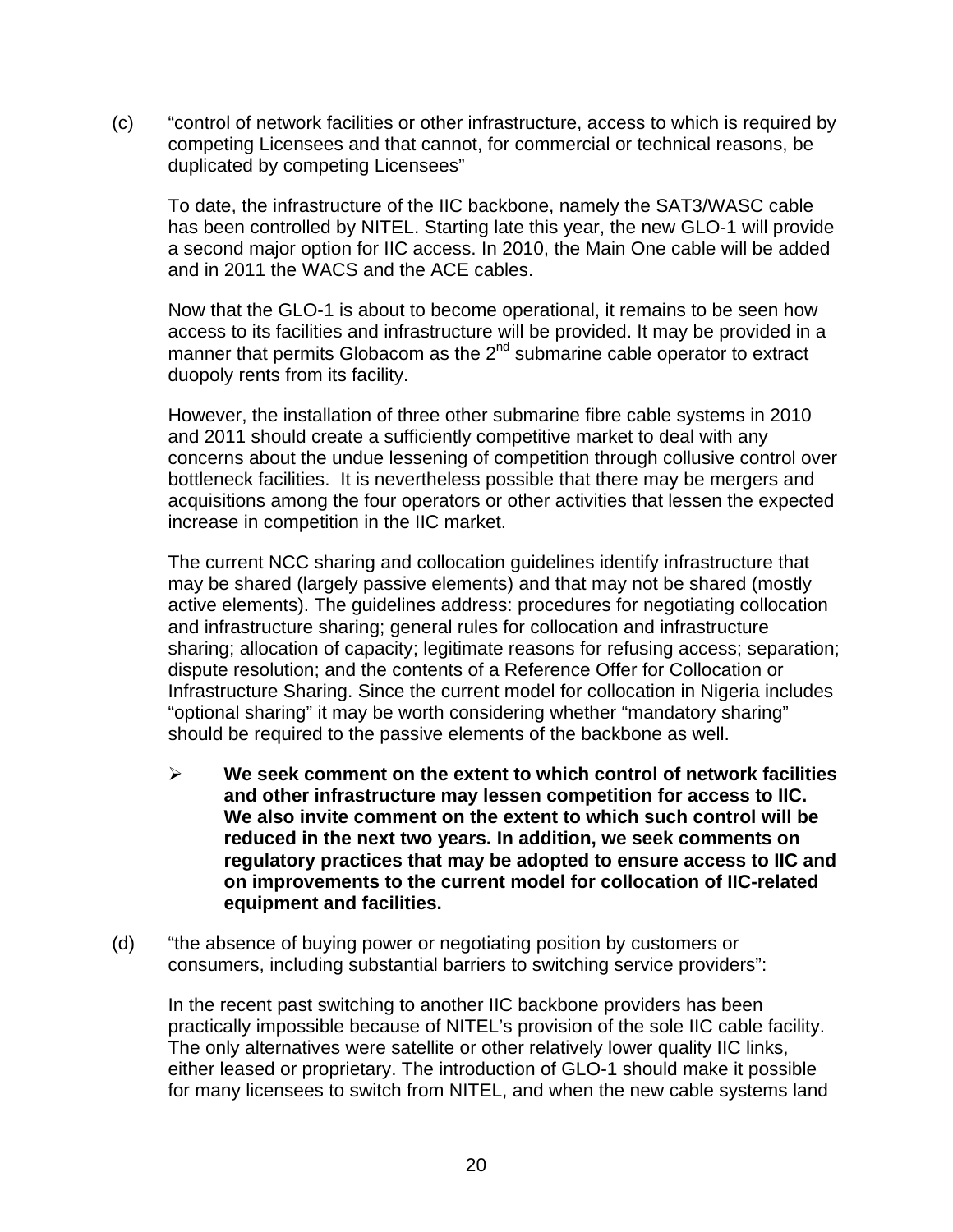in Nigeria, the choice will be greater. The current situation indicates that the limited negotiating options of customers will soon be significantly expanded.

- ¾ **We seek comment on the extent to which the ICT licensees and operators in Nigeria have been affected by lack of negotiating options in the past and present. We also seek comments on how the new market conditions will impact on the buying power or negotiating conditions of customers.**
- (e) "ease of market entry, and the extent to which actual or potential market entry protects against the exercise of market power such as raising prices":

Entry into the Nigerian IIC market is capital intensive. It has traditionally not been a market that is easy to enter. However, NITEL's high prices and limited alternative supply options have encouraged multiple new players to enter the market, as detailed above.

Africa still lags behind the world in submarine fibre investment, with the largest investments being in Asia at the moment. So while there has been investment in the right direction, bandwidth is a competitive game globally and still more investment is needed. As the most populous country in Africa, Nigeria will soon have a more competitive IIC market than any other country in Africa. This should effect a reduction in the price of bandwidth, making it more affordable, increase internet-based availability of products and services and increasing demand for quality of service.

#### ¾ **We seek comment on the prospects that new IIC market entry will reduce any potential dominance or abuse of dominance in the IIC market.**

(f) "the rate of technological or other change in the market, and related effects for market entry or the continuation of a dominant position":

Due to technological change, it has become considerably less costly to install high-capacity submarine telecommunications cables. This results in relatively easier market entry. As discussed, Nigeria will have four major submarine fibre cable systems operational within two years. Yet, the Commission remains concerned about whether the technological advances and capacity increases that may be available in the new cables will be sufficient to deal with all concerns of individual or joint dominance in the IIC market. Nigeria is currently ranked 167<sup>th</sup> in bandwidth density according to world development indicators, and today development requires becoming much more competitive internationally.

¾ **We seek comment on the issues related to technology change and other market changes and related effects that may increase competition and/or lessen competition in the IIC market.**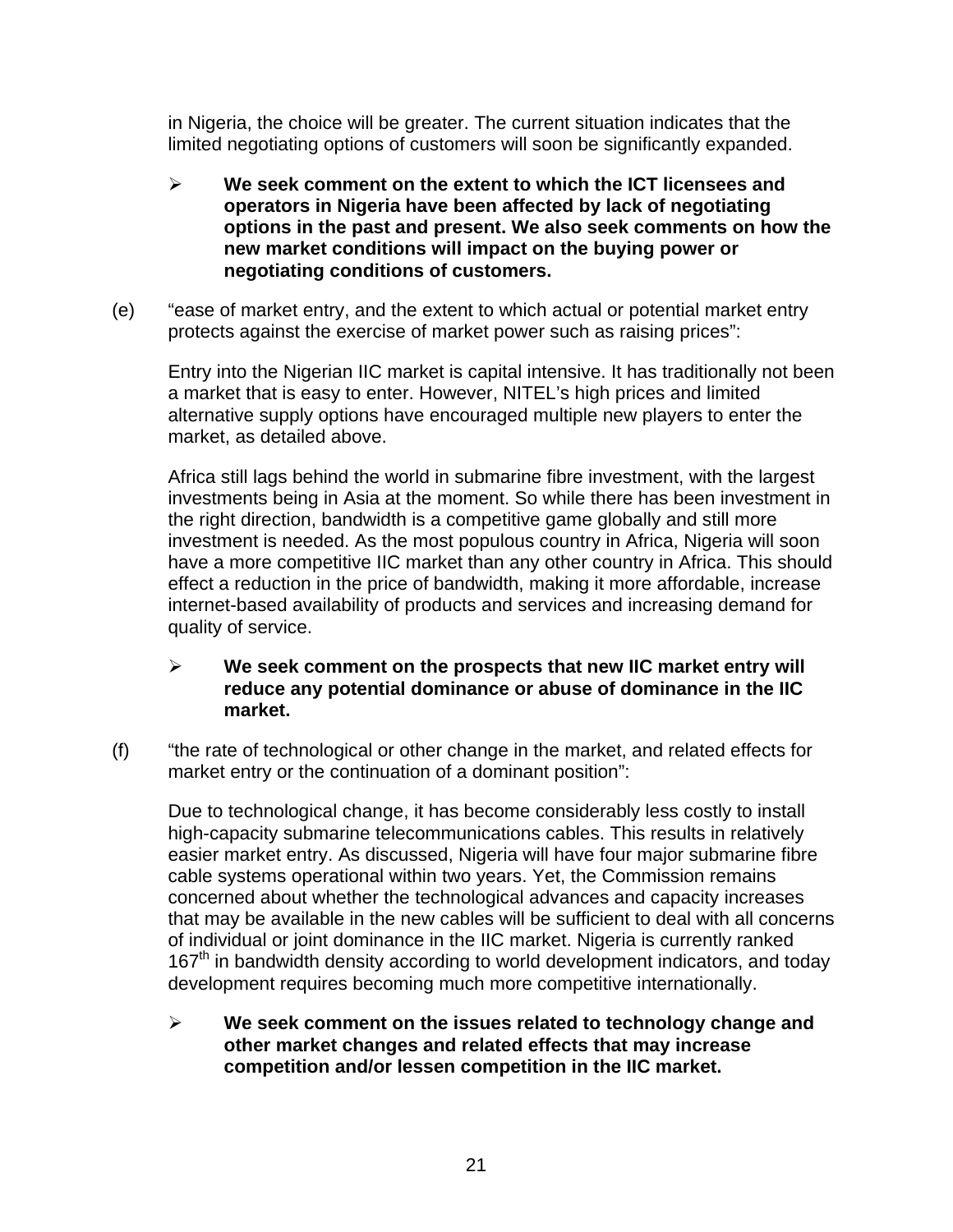## *6.3. Joint or Collective Dominance Evaluation*

General issues related to the existence of joint or collective dominance have already been discussed in section 5.3. This section will discuss, and seek comments on, the potential for joint or collective dominance in the IIC market today and in the future. This section deals only with considerations about joint or collective dominance that may be of most concern in the IIC market in Nigeria today.

Criteria for joint or collective dominance in the IIC backbone market

## *(a) Entry barriers*

The introduction of the GLO-1 submarine cable should mark the end to effective market dominance by NITEL in the IIC market. Other factors are improving the economics of deploying submarine cables, including better economics in the pricing of submarine cable systems worldwide, new technologies for deployment, higher capacities of cables and a much lower price per unit of bandwidth. In the past, such in the case of the SAT3/WASC cable, a large number of investors have typically combined to mitigate the substantial capital risk. Today the need and practice of such risk mitigation is not as great. It is much easier to enter the IIC market today.

## ¾ **We seek comment on concerns that remaining entry barriers could continue to constrain the level of competition in the IIC market.**

## *(b) Frequent interaction among firms*

Frequent interaction among firms may lead to anti-competitive behaviour. There are other industries where even tacit indirect contact between firms has been sufficient to provide incentives for collusion or joint dominance. The nature of the Nigerian IIC market is likely to lead to frequent opportunities for contact between submarine cable operators, which could lead to collusion to take advantage of the currently high IIC prices, or other conduct that would unduly lessen competition.

#### ¾ **We seek comment on any regulatory action that may be required to remedy collective action among IIC market providers that unduly lessens competition.**

## *(c) Few market participants*

Despite the arrival of new entrants in the IIC market, it is unlikely that there will be a large number of market participants, due to the high capital costs and other barriers to entry.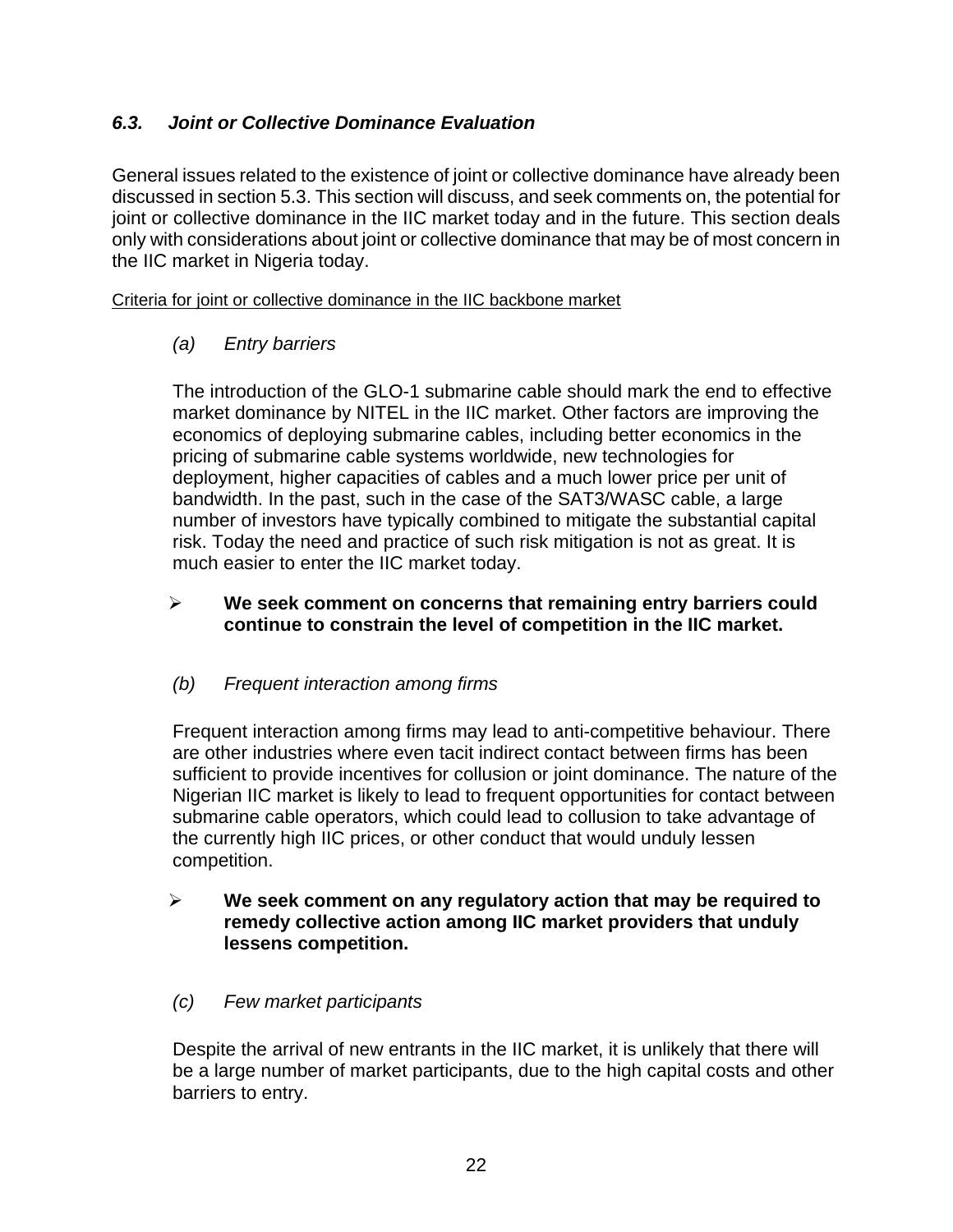The literature of competition economics suggests a strong incentive to collusion where there are only two market participants. The presence of a third competitor makes collusion more difficult, as the incentive to cheat and obtain short term gains is quite high. The presence of four competitors, as it maybe the case in the Nigerian IIC market in 2011, should offer a robustly competitive field.

¾ **We seek comment on whether the level of current and anticipated competitors in the IIC market will be sufficient to ensure a robustly competitive market, and to limit any concerns about substantial lessening of IIC market competition.** 

#### *(d) Symmetry among providers*

Symmetry between operators can facilitate collusion and anti-competitive behaviour between operators. However, in the current market dynamics of Nigeria for the IIC backbone, there appears to be significant asymmetry between IIC providers.

If we consider the two current major IIC networks, SAT3/WASC and GLO-1, two factors of asymmetry are particularly important: asymmetry of costs and of market share. In relation to the first, the SAT3/WASC cost structure is based on an increasingly depreciated asset compared to a brand new GLO-1 cable. The assets are also very asymmetric in terms of capacity and management levels. These contribute to another asymmetry, that of costs which, if they remain under separate ownership, will make it difficult for anti-competitive behaviour. The time gap between GLO-1, the WACS and ACE may also contribute to future network asymmetries, although perhaps less pronounced in terms of cost and depreciation.

There are also significant asymmetries in terms of overall capacity. In principle, this should provide a deterrent against collusion or joint dominance. The following table 6.1. shows specific capacity asymmetries:

| Table 6.1. Capacity of Nigeria Submarine Fibre Cable Systems<br>Year<br><b>Capacity</b> |                    |                        |  |  |  |
|-----------------------------------------------------------------------------------------|--------------------|------------------------|--|--|--|
| <b>Submarine Fibre Cable</b><br><b>System</b>                                           | <b>Operational</b> |                        |  |  |  |
| The SAT3/WASC                                                                           | 2001               | 120-Gbit/s             |  |  |  |
| The GLO-1                                                                               | 2009               | $1.28 - \text{Tbit/s}$ |  |  |  |
| The Main One                                                                            | 2010               | $1.28 - Tbit/s$        |  |  |  |
| The WACS                                                                                | 2011               | $3.84 - Tbit/s$        |  |  |  |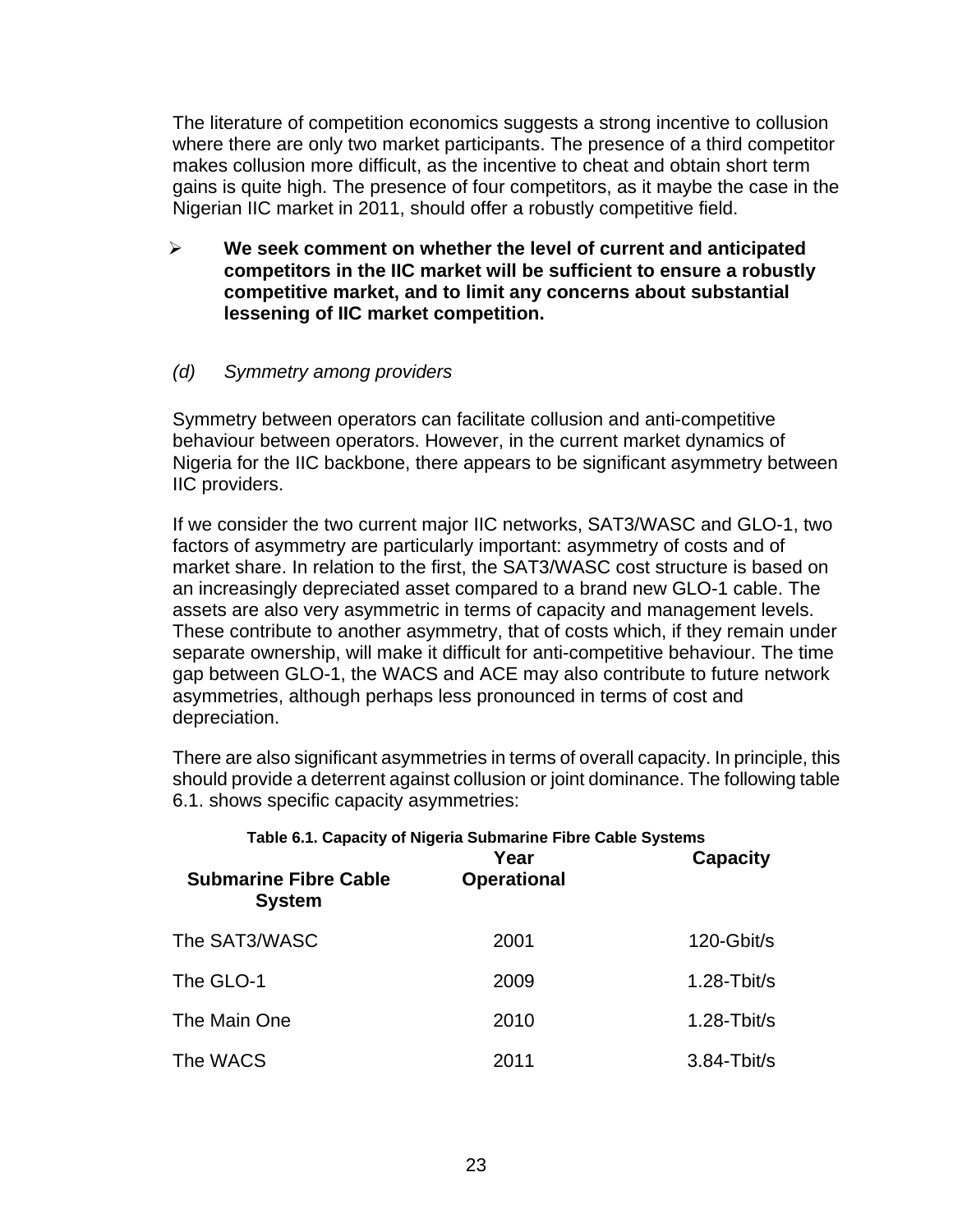¾ **We seek comment on whether there is or is likely to be collusive behaviour or joint dominance among the present and future providers of IIC based on considerations related to the symmetries or asymmetries in their operations.** 

#### *(e) Structural links and co-operation agreements among firms*

The nature of the Internet and its hierarchical topology, by definition, requires certain structural links and co-operation among participating firms. In some cases, the opposite may be a problem, and has been in Nigeria in the past when a firm has refused to interconnect other(s) (therefore breaking the "structural links") often times as a result of unpaid fees.

It is important to differentiate between structural links that are the result of necessary operational and commercial activities between the firms in the market, and other links that could potentially lessen competition. Structural links and cooperation among firms can lead to anti-competitive behaviour. In the IIC market, the entry of new players and the significant asymmetries in the operations of the different players should reduce any concerns about anti-competitive behaviour.

However, there are latent risks for joint or collective dominance related to tacit or explicit collusion. In addition, a significant merger or acquisition, such as Globacom or MTN acquiring the SAT3/WASC could result in a lessening of competition. Regulatory monitoring will therefore be important to deter potential joint or collective dominance.

#### ¾ **We seek comment on whether existing or future structural links between IIC market operators result or could result in dominance or substantial lessening of competition.**

#### *(f) Fast demand growth*

Nigeria's demand for IIC services is largely unsatisfied despite its huge growth over the past decade. Based on international comparisons Nigeria is still in the lower levels compared to other emergent and developed economies and because of its demographics it is to be assumed that Nigeria will see continued high demand for broadband access generally, and thus IIC over the next decade.

As indicated in this paper, there has recently been substantial investment in Nigerian IIC backbone supply. Given the level of pent-up demand, this should lead to more growth in demand for access to the Internet, for bandwidth capacity and for better quality of service in the IIC market. The introduction of new IIC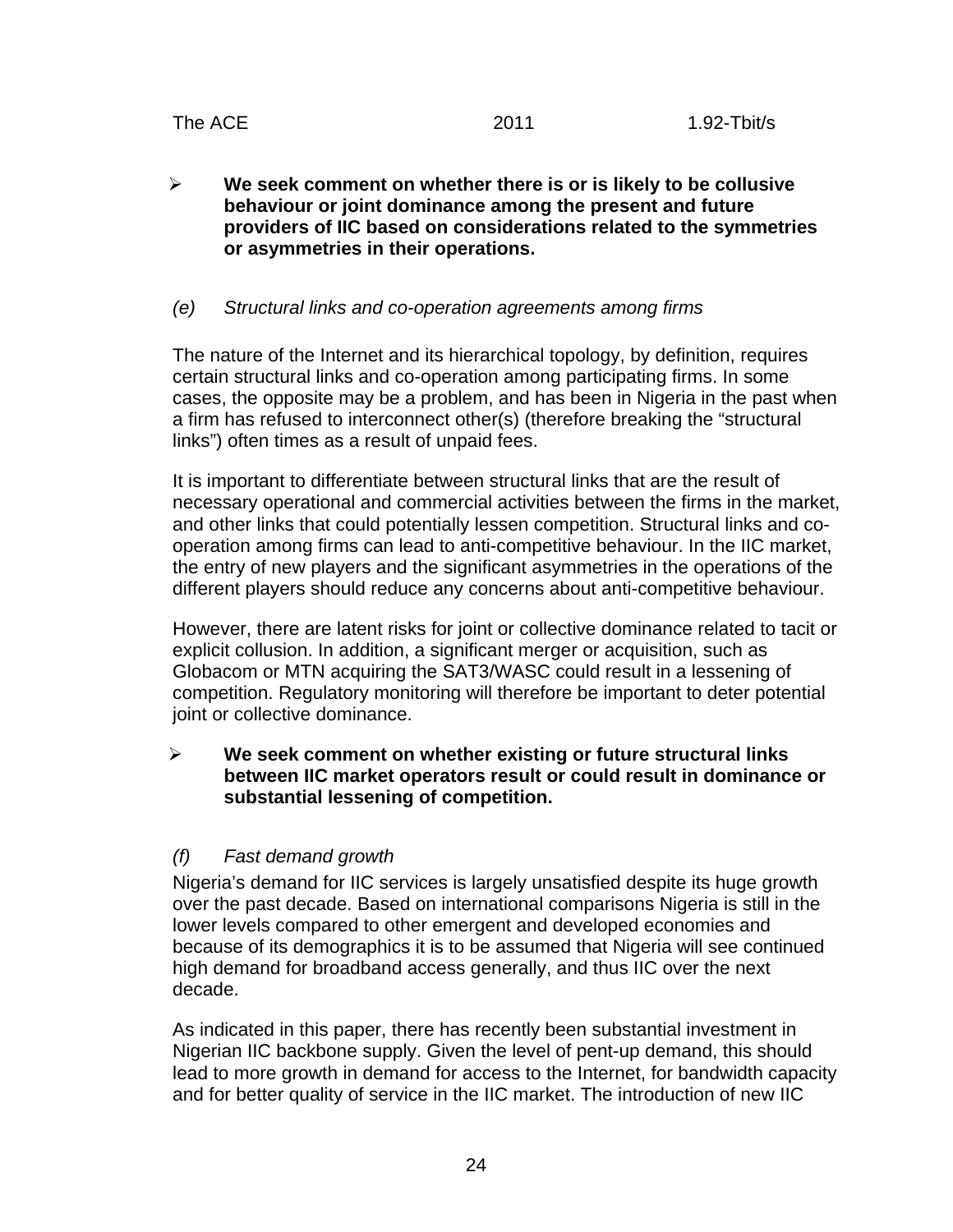backbone networks will affect the business model of several operators and it will spur new ones and create new niche markets for downstream providers. All of these should further increase demand for services in the IIC market.

As a result, there may be an incentive for collusive or collective conduct among major IIC providers. For example, they may each seek to provide low cost services only to their own retail ISP customers, and not provide reasonably priced wholesale IIC access to competitive retail ISPs. This may undermine other smaller providers, or providers that do not enjoy the same degree of vertical integration.

#### ¾ **We seek comment on whether fast demand growth and the potential for concentration on economies of scope in larger vertically integrated firms could lead to collective dominance or a lessening of competition in the IIC market.**

#### Conclusions for the IIC backbone market

NITEL has, for a number of years held a position of dominance over access to IIC by Nigerian ISPs. As a result, it seems to have charged prices far higher than in other comparable markets. NITEL has had few incentives to offer competitive prices or quality of service. However, this situation should change dramatically as the industry is reconfigured, with four major new cables coming into the IIC market from now through 2011.

The relative level of deregulation and thus inexperience with the IIC market on the part of many telecommunications regulators calls for caution in taking any proactive (or *ex ante*) regulatory action.

International experience suggests that the best approach to ensuring robust IIC competition is through monitoring and *ex-post* regulation and penalties, rather than proactive or *ex ante* regulations that may impede investment. The experience in the Nigerian IIC market appears to demonstrate that a market dominated by a high priced incumbent service provider will eventually attract new entrants who should reduce any abuse of dominance by the incumbent.

The Nigerian IIC market seems to be on the cusp of becoming a textbook case on how markets produce more supply to meet unsatisfied or poorly satisfied demand. However, the Commission will continue to monitor the IIC market carefully to ensure the IIC market does not become dominated by specific firms, or that there is no other conduct that has the effect of significantly lessening competition in the market.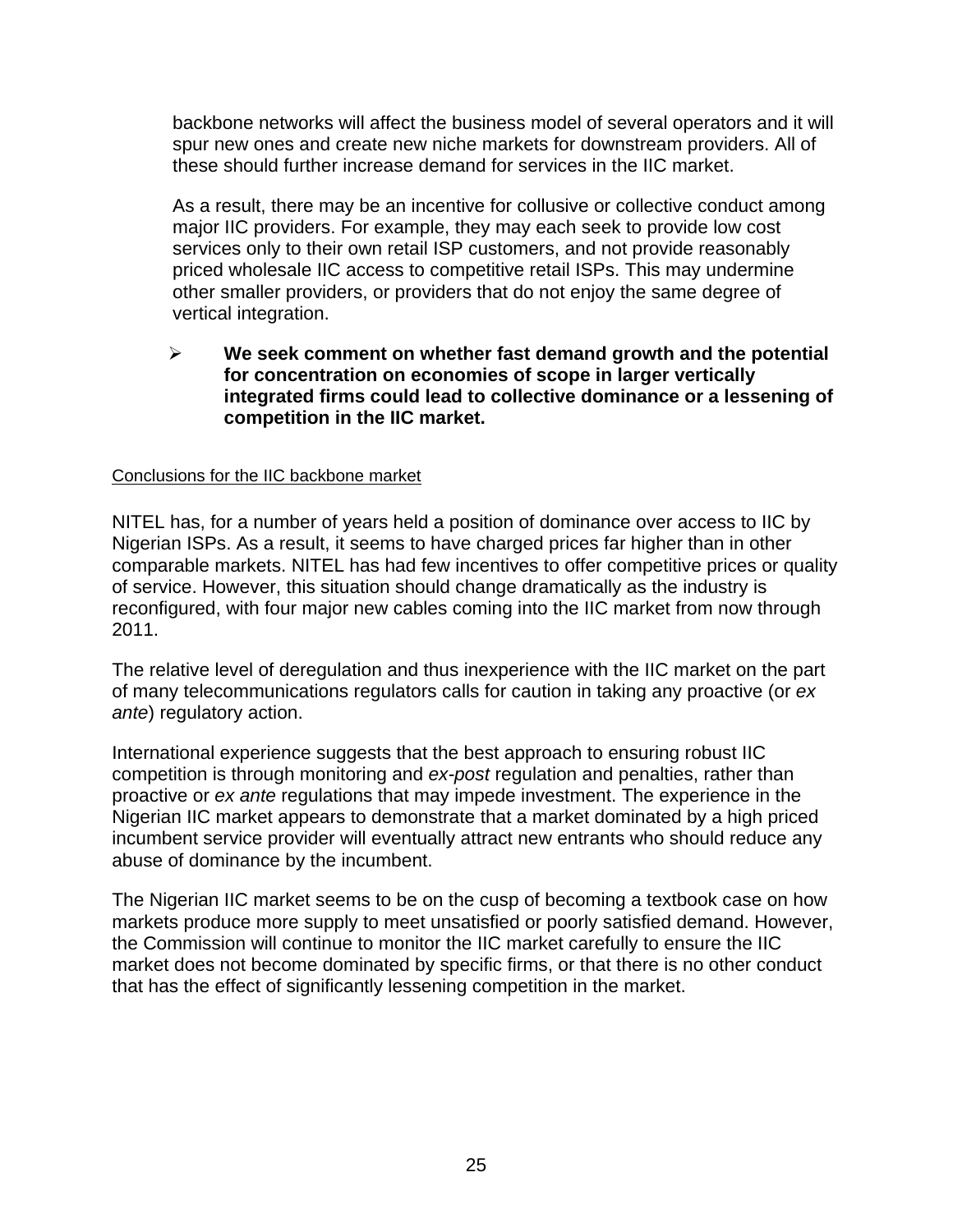#### *6.4. Other Concerns Related to Dominance or Substantial Lessening of Competition*

As part of this consultation process, the Commission invites stakeholders and the general public to draw to its attention any other concerns related to dominance or conduct that may have the effect of substantially lessening competition in the international Internet connectivity market. Comments need not be restricted to the specific issues of dominance which are discussed in the foregoing sections of this Consultation Paper.

¾ **We seek comments on any other concerns related to dominance or conduct that may have the effect of substantially lessening competition in the international Internet connectivity market. The Commission invites members of the public to submit any specific complaints about dominance and abuse of dominance by licensees in this market. Such complaints should be accompanied by supporting data or other evidence, wherever possible.**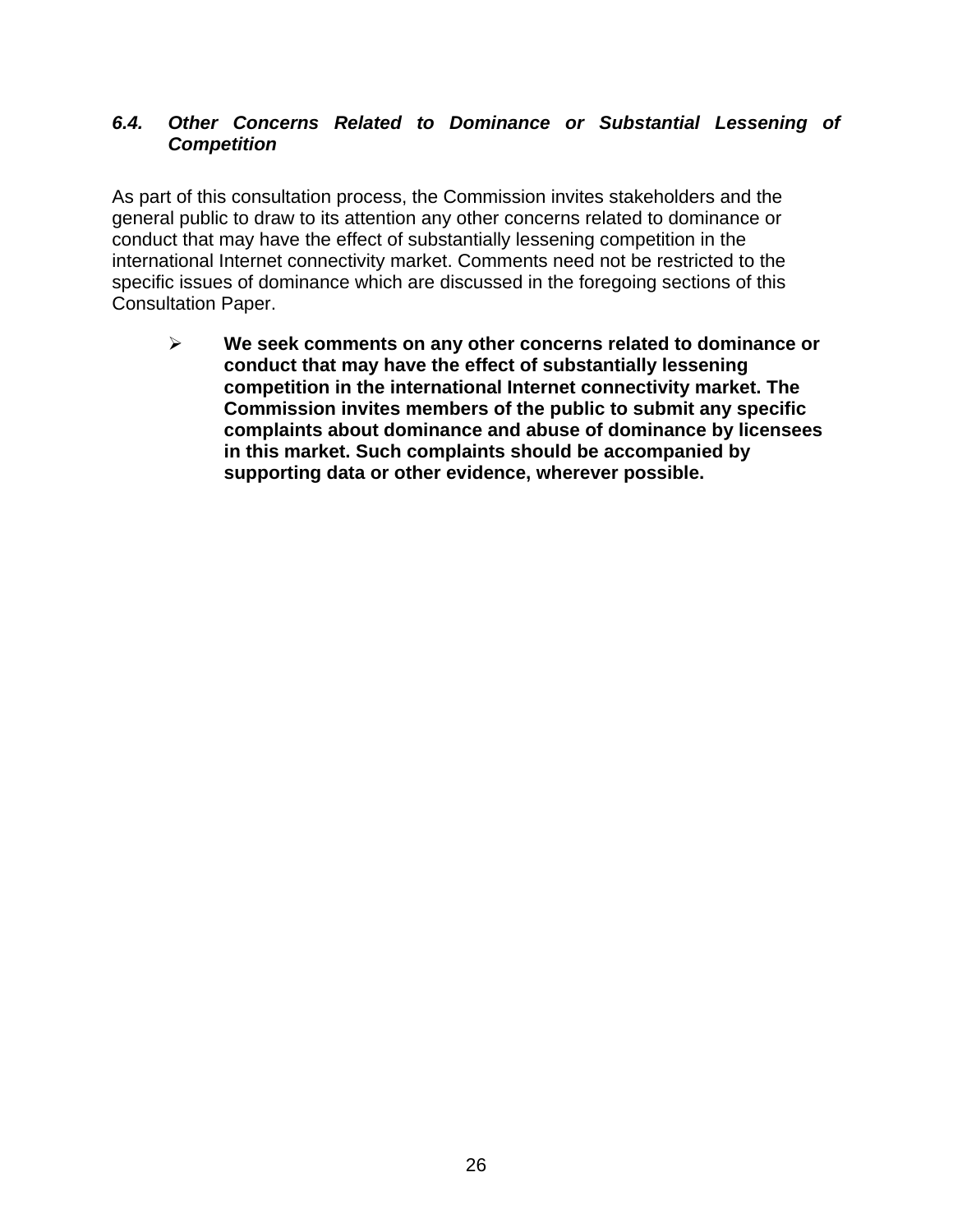## **Appendix – The Legal and Regulatory Framework**

Key provisions of the *Communications Act, 2003* and the Regulations promulgated under the Act, that establish the framework and rules for this consultation on market dominance and substantial lessening of competition are set out below:

#### Key Provisions of the Communications Act, 2003

 "**90**. Notwithstanding the provisions of any other written law, the Commission shall have exclusive competence to determine, pronounce upon, administer, monitor and enforce compliance of all persons with competition laws and regulations, whether of a general or specific nature, as it relates to the Nigerian communications market.

 **91.** (1) A licensee shall not engage in any conduct which has the purpose or effect of substantially lessening competition in any aspect of the Nigerian communications market.

 (2) The Commission may from time to time publish guidelines or regulations which clarify the meaning of "substantial lessening of competition" in the Nigerian communications market and such guidelines or regulations may include references to

- (a) the relevant economic market;
- (b) global trends in the relevant market;
- (c) the impact of the conduct on the number of competitors in a market and their market shares;
- (d) the impact of the conduct on barriers to entry into the market;
- (e) the impact of the conduct on the range of services in the market;
- (f) the impact of the conduct on the cost and profit structures in the market; and
- (g) any other matters which the Commission is satisfied are relevant.

 (3) A licensee shall not enter into any understanding, agreement or arrangement, whether legally enforceable or not, which provides for -

- (a) rate fixing;
- (b) market sharing;
- (c) boycott of another competitor;
- (d) boycott of a supplier of apparatus or equipment; or
- (e) boycott of any other licensee.

 (4) A licensee shall not, at any time or in any circumstance, make it a condition for the provision or supply of a product or service in a communications market that the person acquiring such product or service in the communications market is also required to acquire or not to acquire any other product or service either from himself or from another person."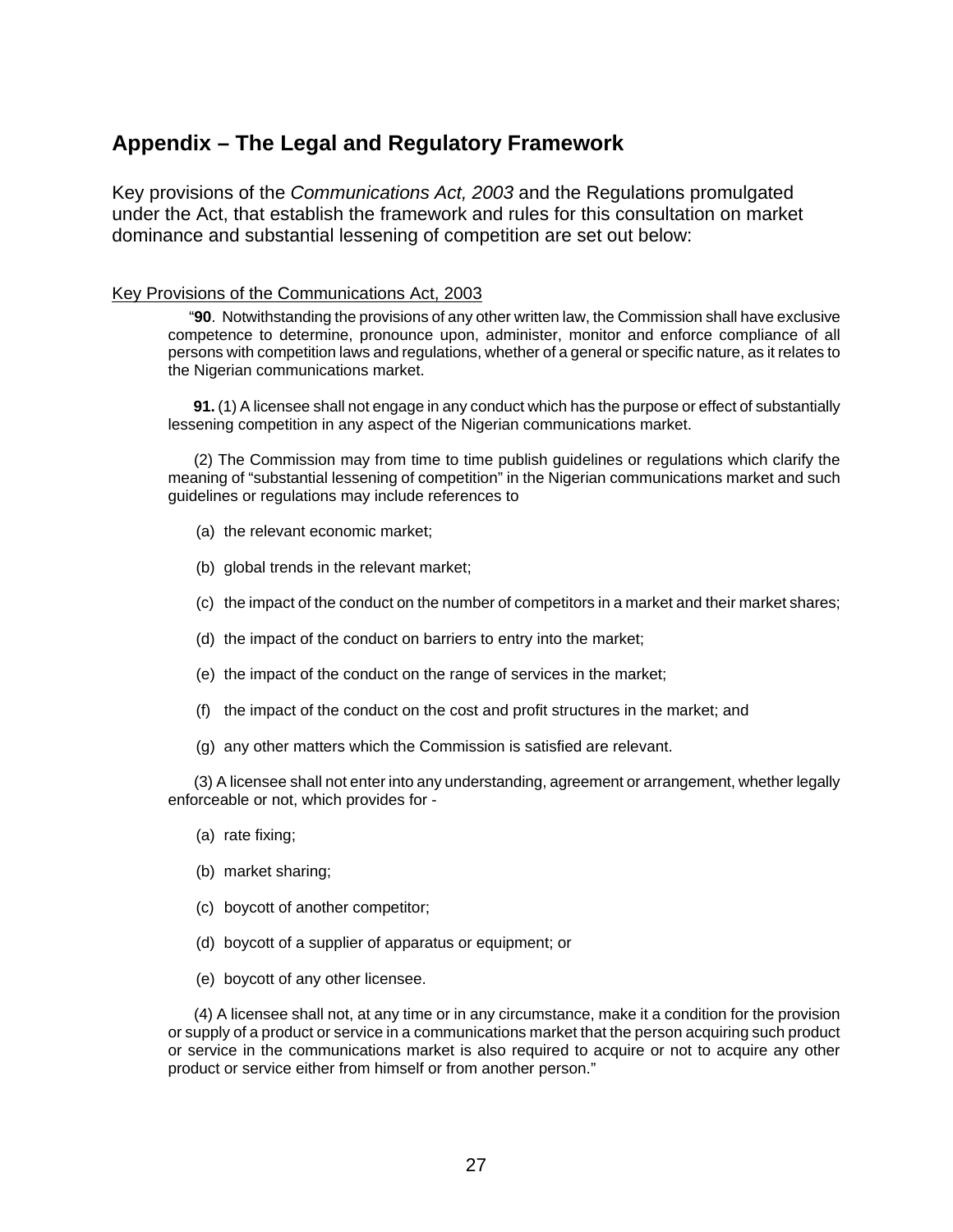#### The Commission responsibilities

A condition that may lead to anti-competitive conduct can occur if one or more licensees achieves a position of "dominance" in a relevant communications market. The Commission is therefore authorized under the Act to evaluate and determine where market dominance exists, assess the consequences of such dominance, and take action to remedy conduct that has or may have the effect of substantially lessening competition in the relevant markets. This role is set forth in the Act as follows:

"**92.** –(1) The Commission may determine that a licensee is in a dominant position in any aspect of the Nigerian communications market.

 (2) The Commission may publish guidelines and regulations which clarify how it shall apply the test of "dominant position" to licensees.

 (3) The guidelines and regulations in subsection (2) of this section may specify the matters which the Commission may take into account, including -

- (a) the relevant economic market;
- (b) global technology and commercial trends affecting market power;
- (c) the market share of the licensee;
- (d) the licensee's power to make independent rate setting decisions;
- (e) the degree of product or service differentiation and sales promotion in the market; and
- (f) any other matters which the Commission is satisfied are relevant.

 (4) The Commission may direct a licensee in a dominant position in the communications market to cease a conduct in that market which has or may have the effect of substantially lessening competition in any communications market and to implement appropriate remedies."

In 2007, the Commission issued *Competition Practices Regulations* to clarify the standards, procedures and criteria for implementing its responsibilities under the Act. Part IV of these Regulations defined the standards and criteria by which the Commission may determine dominance in a telecommunications market in Nigeria, while Part V addressed abuse of such dominance:

#### Part IV Determinations of Dominant Position

17. Section 92(1) of the Act empowers the Commission to make determinations that a Licensee is in a dominant position in one or more communications markets in Nigeria. Section 92(2) permits the Commission to publish guidelines or regulations clarifying how it will apply the test of dominant position to Licensees, and Section 92(3) identifies matters which the Commission may take into account in connection with such guidelines or regulations.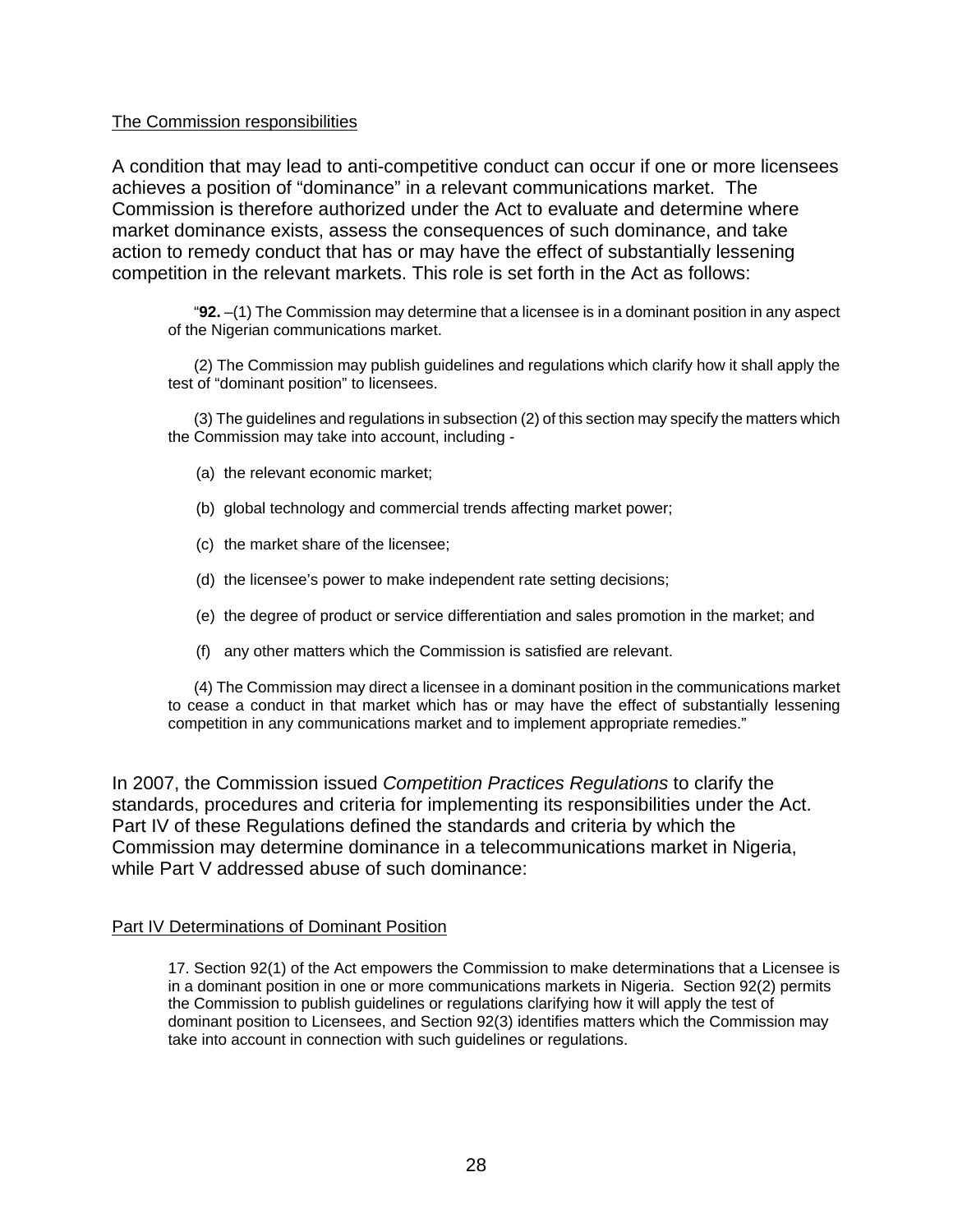18. The purpose of this Part of the Regulation is to provide further guidance regarding the standards and processes to be used by the Commission to determine whether a Licensee has a dominant position in one or more communication markets.

19. The Commission shall apply the standards and processes described in this Part with the objective of identifying those Licensees that have a position of economic strength in one or more specifically defined communications markets such that they have the ability to unilaterally restrict output, raise prices, reduce quality or otherwise act independently of competitors or consumers. In determining whether a Licensee is in a dominant position, the Commission may consider a range of market circumstances or criteria, but shall consider one or more of the following:

(a) the market share of the Licensee, determined by reference to revenues, numbers of subscribers or volumes of sales;

(b) the overall size of the Licensee in comparison to competing Licensees, particularly any resulting economies of scale or scope that permit the larger Licensee to produce products or services at lower costs;

(c) control of network facilities or other infrastructure, access to which is required by competing Licensees and that cannot, for commercial or technical reasons, be duplicated by competing Licensees;

(d) the absence of buying power or negotiating position by customers or consumers, including substantial barriers to switching service providers;

(e) ease of market entry, and the extent to which actual or potential market entry protects against the exercise of market power such as raising prices;

(f) the rate of technological or other change in the market, and related effects for market entry or the continuation of a dominant position.

20. The evaluation of dominant position shall begin with the definition of the relevant communications market or markets. In its assessment and definition of relevant communications markets, the Commission shall take account of the following circumstances and criteria:

(a) markets shall be determined by analyzing the products or services that make up a specific market, as well as the geographic scope of that market;

(b) the Commission will assess demand-side substitutability in order to measure the extent to which consumers are prepared or able to substitute other products or services for the products or services supplied by the Licensee in question;

(c) the Commission will also assess supply-side substitutability to determine the extent to which suppliers other than the Licensee in question are able to supply products or services that provide a competitive alternative to consumers.

21. Subject to any other determination of the Commission under this Part, or to any demonstration by a Licensee in the specific circumstances that the presumption should not apply, the Commission will presume that any Licensee whose gross revenues in a specific communications market exceed forty per cent (40%) of the total gross revenues of all Licensees in that market is in a dominant position in that market.

22. In addition to determining that an individual Licensee is in a dominant position, the Commission may also determine that two or more Licensees, acting jointly or collectively, are in a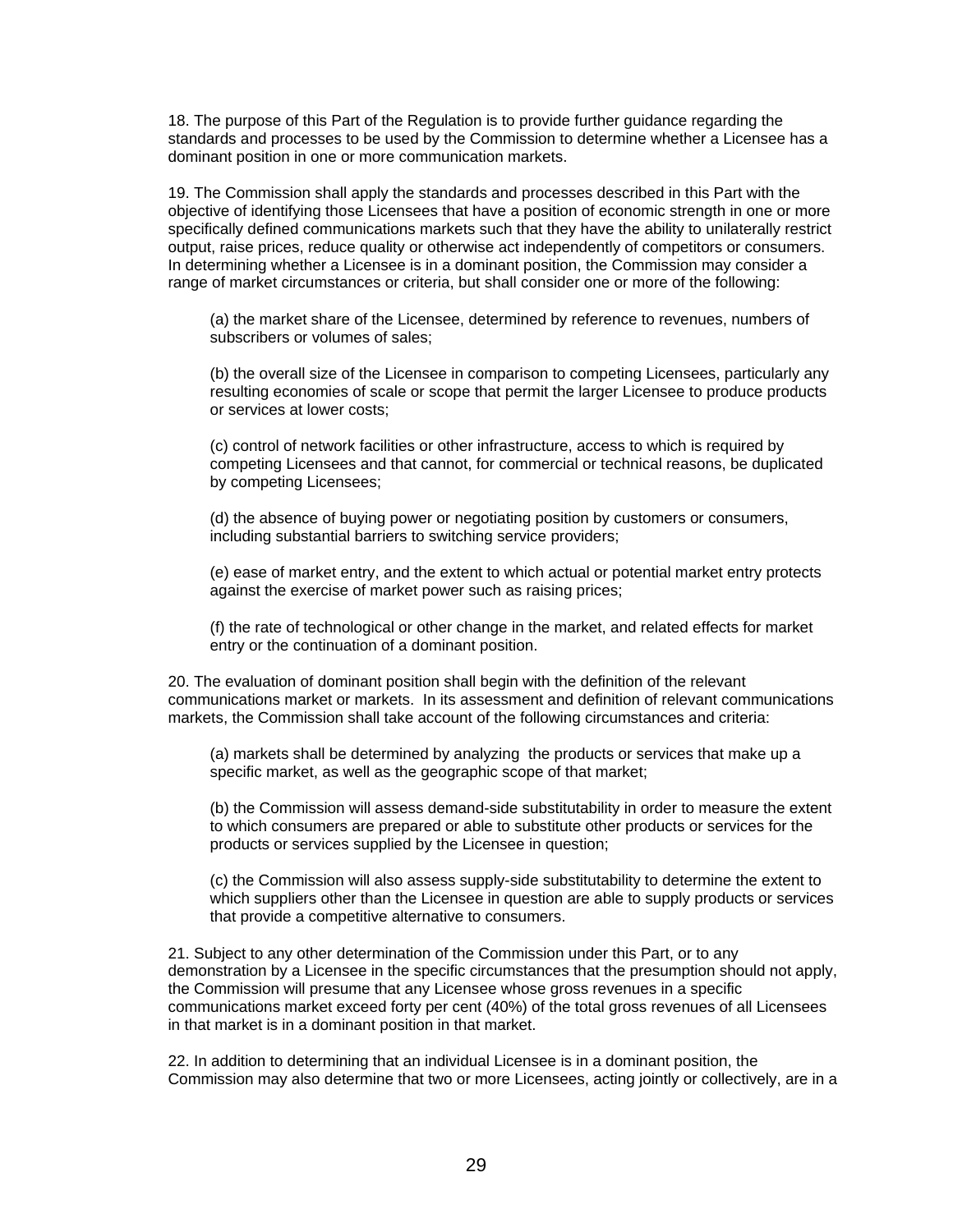dominant position including where the Licensees have no common ownership, are not parties to any formal agreement or operate in different markets.

23. The procedures to be applied by the Commission in making any determination of dominant position are described in Schedule 1 to these Regulations.

#### Part V Abuse of Dominance

24. Section 92(4) of the Act empowers the Commission to direct a Licensee in a dominant position to cease conduct which has or may have the effect of substantially lessening competition in one or more communications markets, and to implement appropriate remedies.

25. In determining whether any particular conduct engaged in by a Licensee, which the Commission has identified as being in a dominant position, constitutes substantial lessening of competition, the Commission shall apply the standards and procedures described in Part II of these Regulations.

26. Where the Commission determines that the conduct of a Licensee in a dominant position has or may have the effect of substantially lessening competition, the Commission may issue directions to the Licensee pursuant to Regulation 35.

#### Practices Deemed to Substantially Lessen Competition

The *Competition Practices Regulations, 2007,* also provide guidance on the types of conduct or practices that are deemed to result in a substantial lessening of competition by licensees that are found to be in a dominant position. The relevant provisions of these Regulations are set out below:

#### **Licensees found to be in a dominant position which may be found to constitute substantial lessening of competition.**

8. Subject to a Licensee demonstrating otherwise in the course of any inquiry or other procedure conducted by the Commission, or in the course of an application pursuant to Section 93 of the Act, the following conduct or practice shall be deemed to result in a substantial lessening of competition:

(a) failing to supply interconnection or other essential facilities to a competing Licensee, in accordance with any interconnection agreement between the parties or any direction, rule or order issued by the Commission, pursuant to the Act or the Interconnection Regulations, except under circumstances that are objectively justified based on supply conditions, such as failure to supply, based on a shortage of available facilities;

(b) discriminating in the provision of interconnection or other communications services or facilities to competing Licensees, except under circumstances that are objectively justified based on supply conditions, such as discrimination based on differences in the costs of supply;

(c) bundling of communications services, whereby the Licensee in question requires, as a condition of supplying a service to a competing Licensee, that the competing Licensee acquire another service that it does not require;